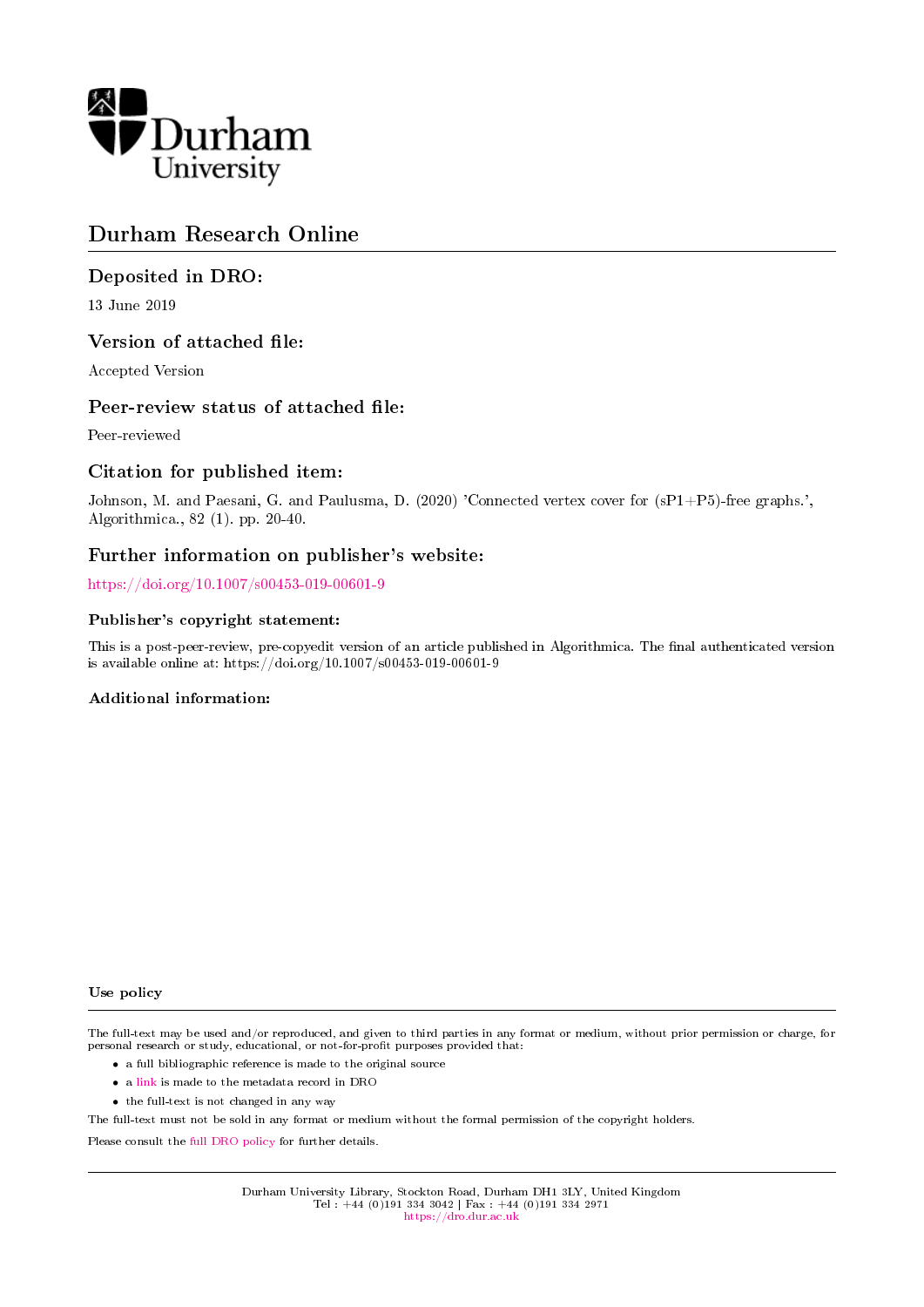# Connected Vertex Cover for  $(sP_1 + P_5)$ -Free Graphs<sup>\*</sup>

Matthew Johnson, Giacomo Paesani, and Daniël Paulusma

Department of Computer Science, Durham University, UK {matthew.johnson2,giacomo.paesani,daniel.paulusma}@durham.ac.uk

Abstract. The CONNECTED VERTEX COVER problem is to decide if a graph  $G$ has a vertex cover of size at most  $k$  that induces a connected subgraph of  $G$ . This is a well-studied problem, known to be NP-complete for restricted graph classes, and, in particular, for  $H$ -free graphs if  $H$  is not a linear forest. On the other hand, the problem is known to be polynomial-time solvable for  $sP_2$ -free graphs for any integer  $s \geq 1$ . We give a polynomial-time algorithm to solve the problem for  $(sP_1 + P_5)$ -free graphs for every integer  $s \geq 0$ . Our algorithm can also be used for the WEIGHTED CONNECTED VERTEX COVER problem.

## 1 Introduction

A set S of vertices in a graph G forms a vertex cover of G if every edge of G is incident with a vertex of S. The set S is an independent set if no two vertices in S are adjacent. These definitions lead to two classical graph problems, which are both NP-complete: the VERTEX COVER problem is to decide if a given graph  $G$  has a vertex cover of size at most  $k$  for a given integer  $k$ ; the INDEPENDENT SET problem is to decide if a given graph G has an independent set of size at least  $\ell$  for a given integer  $\ell$ . A set S of at least k vertices of a graph G on n vertices is a vertex cover if and only if  $V_G \setminus S$  is an independent set (of size at most  $n-k$ ). Hence VERTEX COVER and INDEPENDENT SET are polynomially equivalent. A vertex cover of a graph  $G$  is connected if it induces a connected subgraph of G. In our paper, we focus on the corresponding decision problem.

Connected Vertex Cover Instance: a graph  $G$  and an integer  $k$ . Question: does G have a connected vertex cover S with  $|S| \leq k$ ?

In 1977, Garey and Johnson [\[14\]](#page-18-0) proved that CONNECTED VERTEX COVER is NPcomplete for planar graphs of maximum degree 4. More recently, Priyadarsini and Hemalatha [\[32\]](#page-19-0) and Fernau and Manlove [\[13\]](#page-18-1) strengthened this result to 2-connected planar graphs of maximum degree 4 and planar bipartite graphs of maximum degree 4, respectively. Wanatabe, Kajita, and Onaga [\[36\]](#page-19-1) proved that CONNECTED VERTEX Cover is NP-complete even for 3-connected graphs. Very recently, Munaro [\[30\]](#page-18-2) proved the same for line graphs of planar cubic bipartite graphs and for planar bipartite graphs of arbitrarily large girth, and Li, Yang, and Wang [\[26\]](#page-18-3) showed NP-completeness for 4 regular graphs.

We now turn to tractable cases. Ueno, Kajitani, and Gotoh [\[35\]](#page-19-2) proved that Connected Vertex Cover is polynomial-time solvable for graphs of maximum degree at most 3. Escoffier, Gourvès, and Monnot [\[12\]](#page-18-4) proved the same result for chordal graphs. As VERTEX COVER is also polynomial-time solvable for chordal graphs [\[15\]](#page-18-5),

<sup>?</sup> The authors were supported by The Leverhulme Trust (Grant RPG-2016-258). An extended abstract of the paper has appeared in the proceedings of WG 2018 [\[23\]](#page-18-6).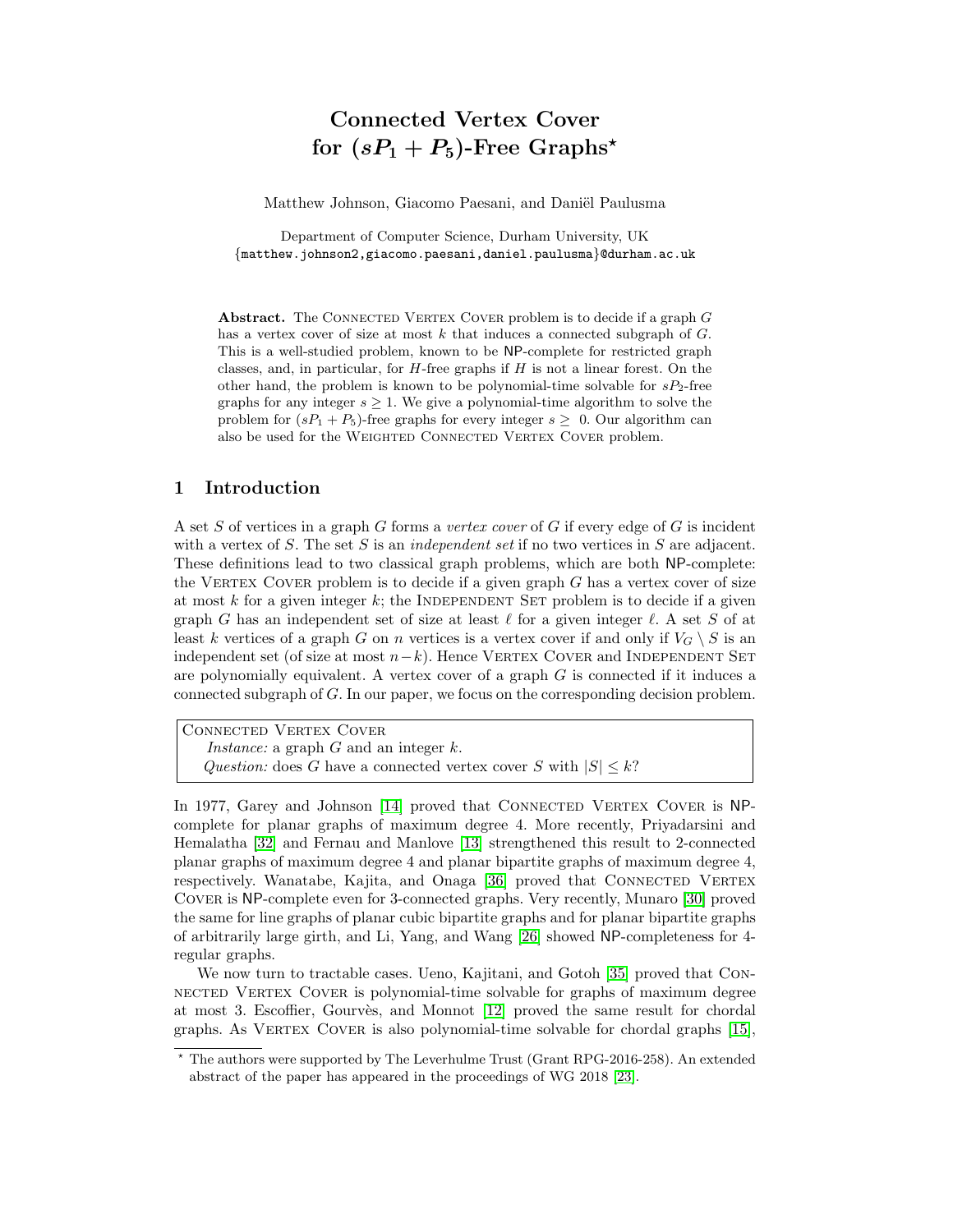the authors of  $|12|$  proposed a general study on the complexity of CONNECTED VERTEX COVER on graph classes for which VERTEX COVER is polynomial-time solvable. This leads us to the research question of our paper:

For which classes of graphs do the complexities of VERTEX COVER and CONNECTED VERTEX COVER coincide?

Chiarelli, Hartinger, Johnson, Milanic, and Paulusma [\[10\]](#page-18-7) studied this question by considering classes of graphs characterized by a single forbidden induced subgraph H. Such graphs are called  $H$ -free. They observed that the results of Munaro [\[30\]](#page-18-2) imply that CONNECTED VERTEX COVER is NP-complete for  $H$ -free graphs if  $H$  contains a cycle or a claw. Using Poljak's construction [\[31\]](#page-18-8), VERTEX COVER is readily seen to be NP-complete for graphs of arbitrarily large girth and thus for H-free graphs whenever  $H$  contains a cycle. When  $H$  is the claw, VERTEX COVER becomes polynomial-time solvable for  $H$ -free graphs [\[28,](#page-18-9)[34\]](#page-19-3). Hence, there exist graphs  $H$  such that CONNECTED VERTEX COVER and VERTEX COVER have different complexities when restricted to *H*-free graphs (assuming  $P \neq NP$ ); see [\[1](#page-17-0)[,6\]](#page-18-10) for some more examples.

So the complexity of CONNECTED VERTEX COVER is known for *H*-free graphs unless  $H$  is a linear forest (the disjoint union of one or more paths). Even the case where H is a single path on r vertices (denoted  $P_r$ ) is settled neither for VERTEX COVER nor for CONNECTED VERTEX COVER; it is not known if there exists an integer  $r$  such that VERTEX COVER or CONNECTED VERTEX COVER is NP-complete for  $P<sub>r</sub>$ -free graphs. Lokshtanov, Vatshelle, and Villanger [\[27\]](#page-18-11) proved that INDEPENDENT SET, and thus VERTEX COVER, is polynomial-time solvable for  $P_5$ -free graphs. Recently, Grzesik, Klimošová, Pilipczuk, and Pilipczuk [\[18\]](#page-18-12) extended this to  $P_6$ -free graphs. We also note that if VERTEX COVER is polynomial-time solvable on  $H$ -free graphs for some graph  $H$ , then it is polynomial-time solvable on  $(P_1 + H)$ -free graphs. This follows from the observation (see, e.g.,  $[29]$ ) that to solve the complementary problem of INDEPENDENT SET on a  $(P_1 + H)$ -free graph one solves the problem on each H-free graph obtained by removing a vertex and all its neighbours.

<span id="page-2-1"></span>**Theorem 1 ([\[18\]](#page-18-12)).** For every  $s \geq 0$ , VERTEX COVER can be solved in polynomial time for  $(sP_1 + P_6)$ -free graphs.

By using the concept of the price of connectivity [\[7,](#page-18-14)[9,](#page-18-15)[20\]](#page-18-16), Chiarelli et al. [\[10\]](#page-18-7) proved that CONNECTED VERTEX COVER is polynomial-time solvable for  $sP_2$ -free graphs for any integer  $s \geq 1$ . For VERTEX COVER this follows by combining two classical results [\[4](#page-17-1)[,33\]](#page-19-4) (as is well-known). No other complexity results are known for CONNECTED VERTEX COVER for  $H$ -free graphs if  $H$  is a linear forest.

#### 1.1 Our Contribution

We continue the study of [\[10](#page-18-7)[,12\]](#page-18-4), and in Sections [3](#page-5-0) and [4,](#page-13-0) we prove the following result, which includes polynomial-time solvability for  $P_5$ -free graphs.

<span id="page-2-0"></span>**Theorem 2.** For every  $s \geq 0$ , CONNECTED VERTEX COVER can be solved in polynomial time for  $(sP_1 + P_5)$ -free graphs.

In fact, both Lokshtanov et al. [\[27\]](#page-18-11) and Grzesik et al. [\[18\]](#page-18-12) showed that a more general variant of VERTEX COVER is polynomial-time solvable for  $P_5$ -free graphs and  $P_6$ -free graphs, respectively. Namely, they considered the variant where each vertex  $v$  of the input graph has an associated non-negative weight  $w_u$  and the goal is to find a vertex cover of total minimum weight. This result can be readily extended to  $(sP_1 + P_6)$ -free graphs by using the same observation as before. In Section [5](#page-16-0) we show how to generalize Theorem [2](#page-2-0) to hold for the weighted version of CONNECTED VERTEX COVER.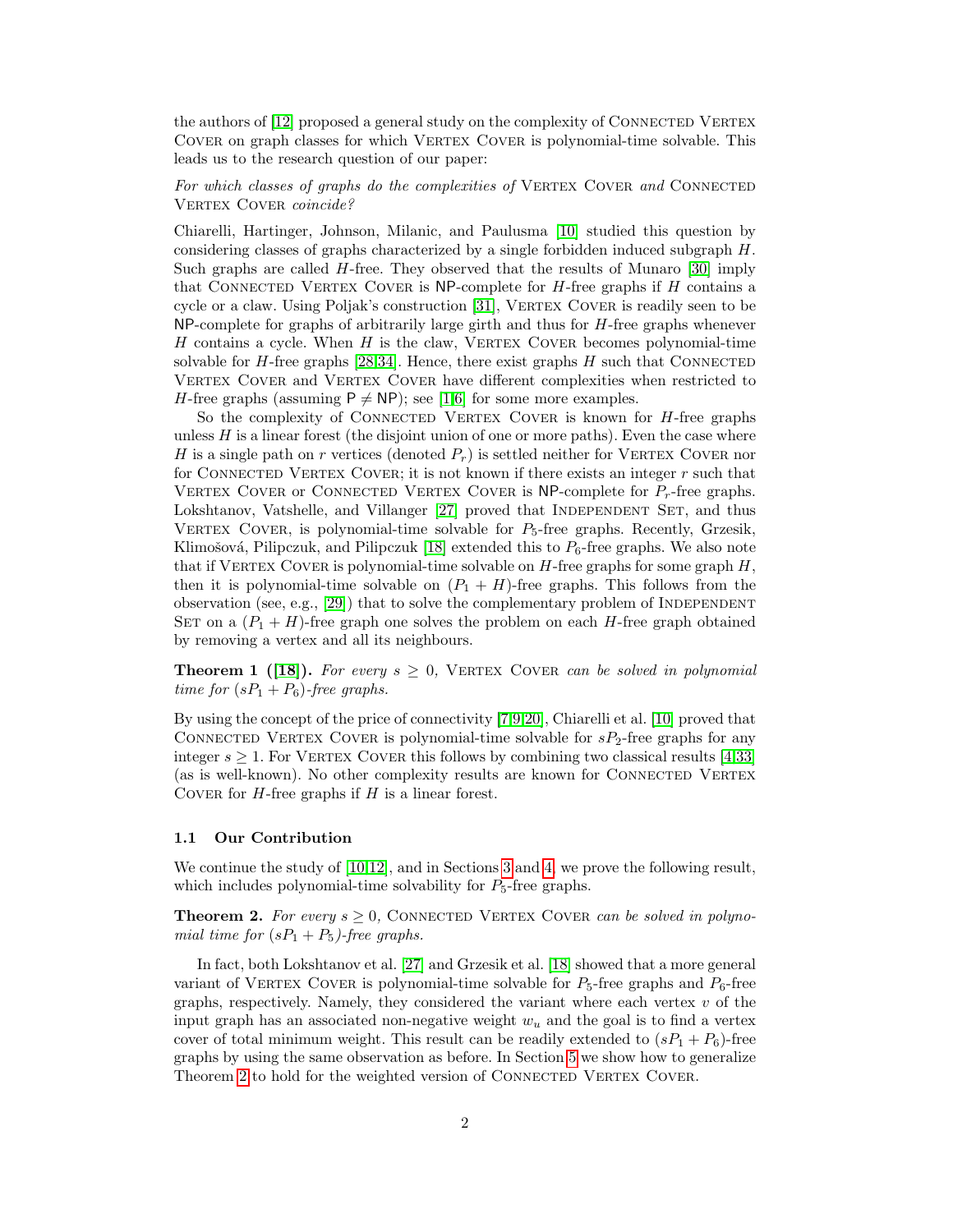#### 1.2 Our Method

It is easy to construct graphs with a minimum connected vertex cover that do not contain a minimum vertex cover; see the graph  $G_1$  in Fig. [1.](#page-3-0) We also note that the difference in size between a minimum vertex cover and a minimum connected vertex cover in an  $(sP_1 + P_5)$ - free graph is at most 3 if  $s = 0$ , and at most  $3s + 10$  if  $s \geq 1$  [\[20\]](#page-18-16). We cannot exploit this property directly as that would require an algorithm to enumerate all minimum vertex covers in polynomial time. Moreover, the graph  $G_2$ in Fig. [1](#page-3-0) shows that even if this were possible, it is not immediately obvious how to proceed; one cannot necessarily hope to find a minimum connected vertex cover by extending a minimum vertex cover. As an extra complication, for CONNECTED VERTEX COVER one cannot extend results on H-free graphs to results on  $(sP_1 + H)$ -free graphs in a straightforward way (certainly one cannot use the technique for VERTEX COVER described before Theorem [1\)](#page-2-1).

Our method is based on an analysis of the structure of dominating sets in  $(sP_1+P_5)$ free graphs using a characterization of  $P_5$ -free graphs due to Bacsó and Tuza [\[2\]](#page-17-2). We translate the problem into a problem in which we try to extend a partial vertex cover into a full connected vertex cover. We solve this extension variant of Connected VERTEX COVER by using Theorem [1](#page-2-1) (applied to the smaller class of  $(sP_1 + P_5)$ -free graphs). We show how to do this in Section [3](#page-5-0) and then show how to use this result to prove Theorem [2](#page-2-0) in Section [4.](#page-13-0)

An important ingredient of our proof is that we reduce the size of the input graph by contracting an edge between two vertices  $u$  and  $v$  whenever we detect that  $u$  and  $v$ will both belong to the connected vertex cover. This idea stems from the observation that a connected graph  $G$  on  $n$  vertices has a connected vertex cover of size  $k$  if and only if G contains the star  $K_{1,n-k}$  $K_{1,n-k}$  $K_{1,n-k}$  on  $n-k+1$  vertices as a contraction.<sup>1</sup>

<span id="page-3-0"></span>

Fig. 1: An example of a  $P_5$ -free graph  $G_1$  with a minimum connected vertex cover (coloured black in the right-hand drawing) that contains no minimum vertex cover (there are exactly two, indicated by the sets of black and white vertices in the lefthand drawing). The graph  $G_2$  is an example of a  $(P_1 + P_5)$ -free graph with a minimum vertex cover (coloured black in the left hand drawing) that is not contained in any minimum connected vertex cover; clearly any connected vertex cover that contains it has at least five vertices and an example of a minimum connected vertex cover on four vertices is indicated by the vertices coloured black in the right-hand drawing.

<span id="page-3-1"></span><sup>&</sup>lt;sup>1</sup> If G has a connected vertex cover S of size k, then contracting every edge between vertices in S modifies G into  $K_{1,n-k}$ . If G contains  $K_{1,n-k}$  as a contraction, then  $V_G$  can be partitioned into sets A,  $B_1, \ldots, B_{n-k}$  that each induce a connected graph such that there exists at least one edge between a vertex from A and a vertex from  $B_i$  for  $i = 1, \ldots, n - k$  and no edges between two vertices from different B-sets. If  $|B_i| \geq 2$ , then we move every vertex that is adjacent to a vertex of  $A$  to  $A$  until we have only one vertex in  $B_i$  left. This gives us a connected vertex cover of size k.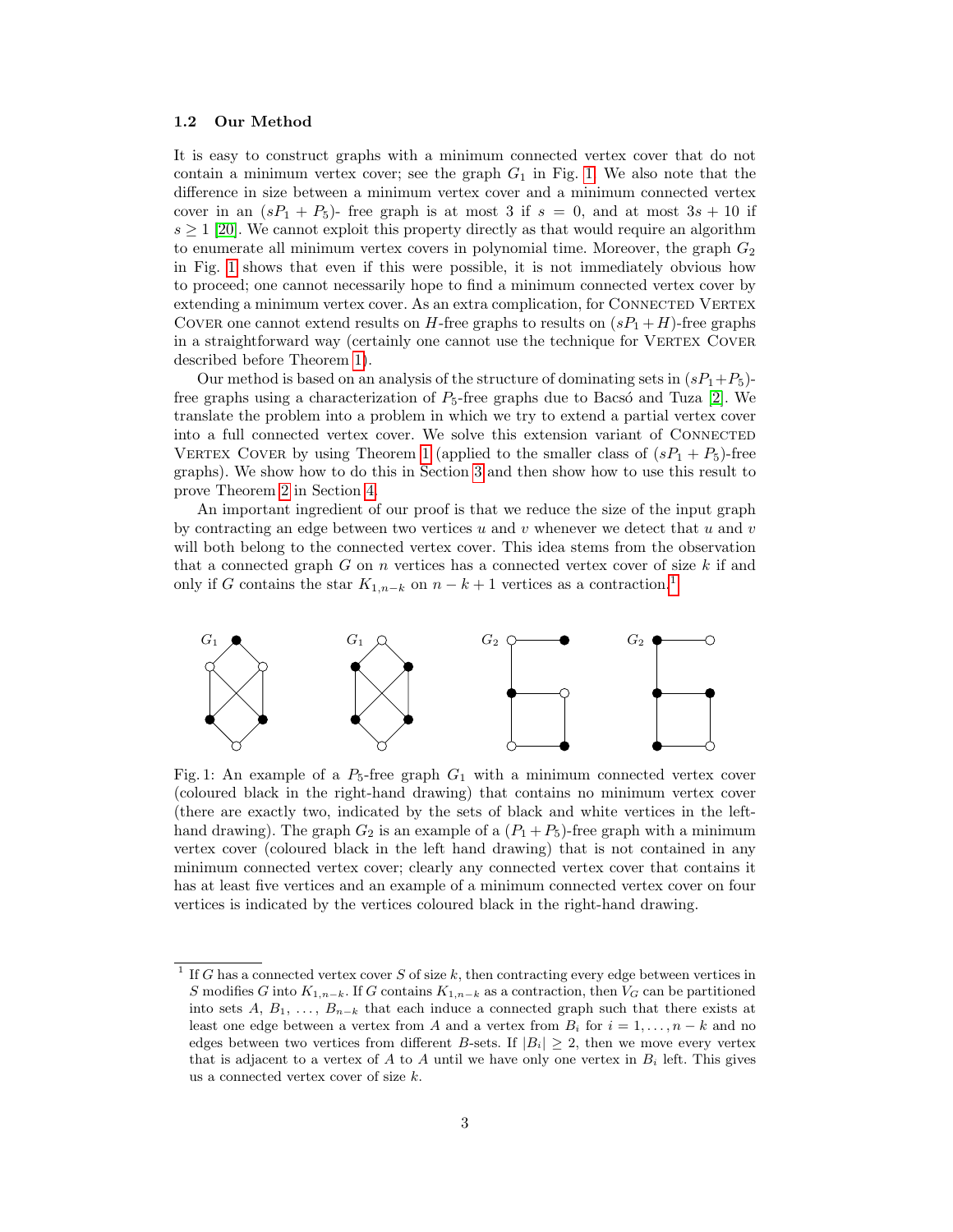#### 1.3 Related Work on  $(P_1 + P_r)$ -Free Graphs and  $P_r$ -Free Graphs

The class of  $P_5$ -free graphs has also been studied for other problems than VERTEX COVER and CONNECTED VERTEX COVER. In fact the computational complexity of many of these problems jumps from polynomial-time solvable on  $P_r$ -free graphs to NP-complete on  $(P_1 + P_r, P_{r+1})$ -free graphs. For instance, COLOURING is polynomialtime solvable for  $P_4$ -free graphs but is NP-complete for  $(P_1 + P_4, P_5)$ -free graphs [\[25\]](#page-18-17). Later, Hoàng et al. [\[21\]](#page-18-18) proved that  $k$ -COLOURING is polynomial-time solvable for  $P_5$ -free graphs for every  $k \geq 1$ . Afterwards, this result was extended to  $(sP_1 + P_5)$ free graphs for any  $s \geq 0$  [\[11\]](#page-18-19). A clique transversal of a graph G is a set  $S \subseteq V_G$ such that  $S$  contains a vertex of each maximal clique of  $G$  (note that a vertex cover can be viewed as a transversal which contains a vertex of each 2-vertex clique). It is known that computing a smallest clique transversal can be done in polynomial time for comparability graphs  $[3]$  and thus for  $P_4$ -free graphs, but is NP-hard for cobipartite graphs [\[19\]](#page-18-20) and thus for  $(P_1 + P_4, P_5)$ -free graphs. A graph G can be contracted to a graph  $H$  if  $H$  can be obtained from  $G$  by a sequence of edge contractions. The LONGEST PATH CONTRACTIBILITY problem [\[22\]](#page-18-21) is to determine the length of the longest path to which a graph can be contracted. This problem is polynomial-time solvable for  $(P_1+P_5)$ -free graphs [\[24\]](#page-18-22) but NP-hard for  $P_6$ -free graphs [\[22\]](#page-18-21). Golovach and Heggernes [\[16\]](#page-18-23) gave a fixed-parameter tractable algorithm for CHOOSABILITY on  $P_5$ free graphs when parameterized by the size of the lists of admissible colours. Recently, Bonamy et al. [\[5\]](#page-17-4) proved that the problems INDEPENDENT FEEDBACK VERTEX SET and INDEPENDENT ODD CYCLE TRANSVERSAL are polynomial-time solvable for  $P_5$ free graphs.

### 2 Preliminaries

We consider only finite, undirected graphs without multiple edges or self-loops. Let  $G = (V, E)$  be a graph. We let  $n = |V|$ . For a set  $S \subseteq V$ , the graph  $G[S]$  denotes the subgraph of G induced by S, and we say that S is *connected* if  $G[S]$  is connected. We write  $G - S = G[V \setminus S]$ , and if  $S = \{u\}$  we may simply write  $G - u$ . For a vertex  $u \in V$ , we write  $N_G(u) = \{v \mid uv \in E\}$  to denote the neighbourhood of u. For a set  $S \subseteq V$ , we write  $N_G(S) = (\bigcup_{u \in S} N_G(u)) \setminus S$ . A subset  $D \subseteq V$  is a dominating set of G if every vertex of  $V \setminus D$  is adjacent to at least one vertex of D. An edge uv of a graph  $G = (V, E)$  is dominating if  $\{u, v\}$  is dominating. The contraction of an edge  $uv \in E$  is the operation that replaces u and v by a new vertex adjacent to precisely those vertices of  $V \setminus \{u, v\}$  adjacent to u or v in G. Recall that for a graph H, we say that another graph  $G$  is  $H$ -free if it does not contain an induced subgraph isomorphic to H. The *disjoint union*  $G + H$  of two vertex-disjoint graphs G and H is the graph  $(V_G \cup V_H, E_G \cup E_H)$ . The disjoint union of r copies of a graph G is denoted by rG. A linear forest is the disjoint union of one or more paths. The following, straightforward lemma holds for any linear forest, but, as we repeatedly make use of it, it is convenient to state in these terms.

<span id="page-4-0"></span>**Lemma 1.** Let G be a connected  $(sP_1 + P_5)$ -free graph for some  $s \geq 0$ . The graph obtained from G after contracting an edge is also connected and  $(sP_1 + P_5)$ -free.

We will use the following result of Bacso and Tuza  $[2]$  as a lemma in our proof.

<span id="page-4-1"></span>**Lemma 2** ([\[2\]](#page-17-2)). Every connected  $P_5$ -free graph G has a dominating set D, computable in  $O(n^3)$  time, that induces either a  $P_3$  or a complete graph.

Note that it is not difficult to compute the set D in  $O(n^3)$  time; this also follows from a more general result of Camby and Schaudt [\[8\]](#page-18-24) for  $P_r$ -free graphs  $(r \geq 1)$ .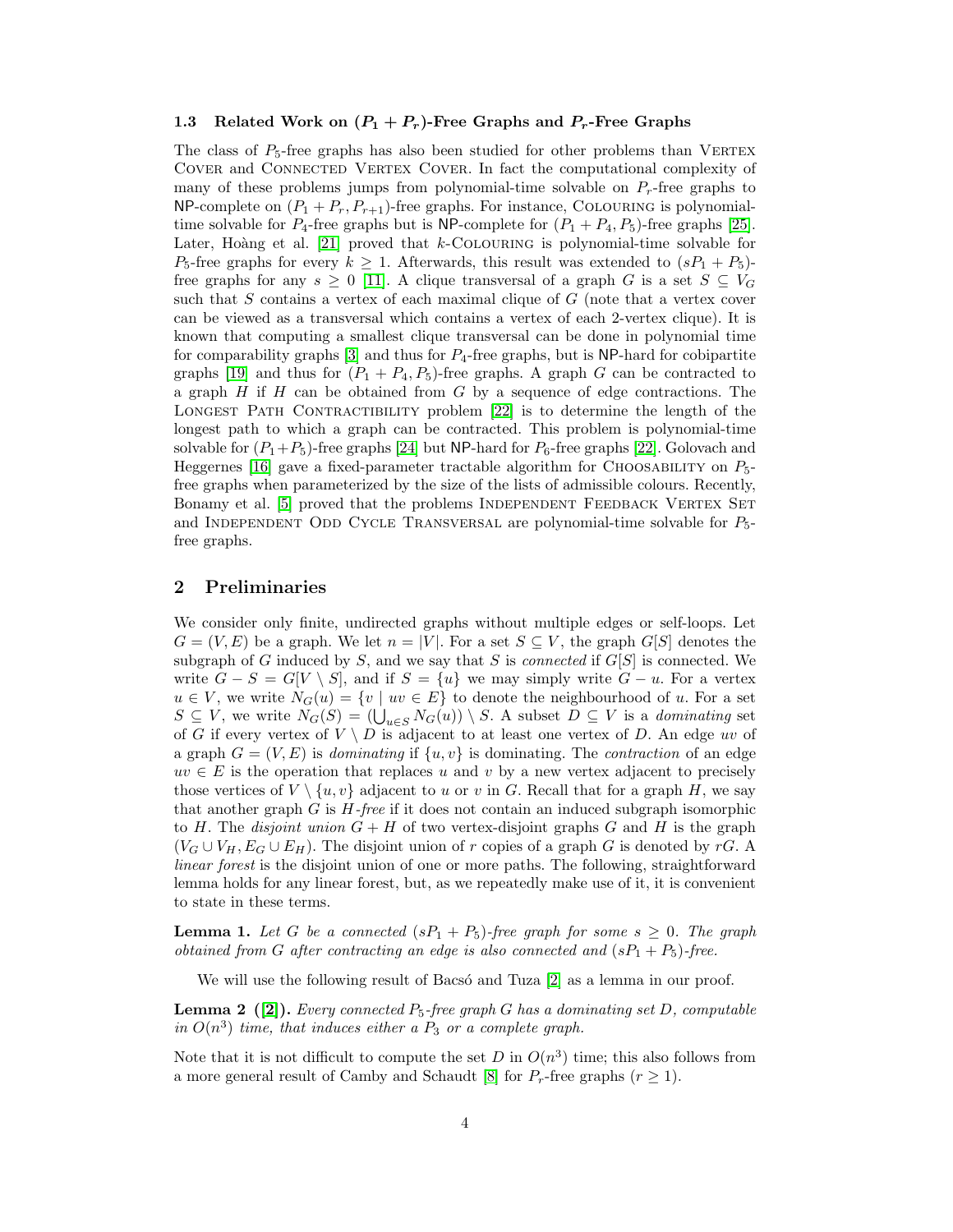### <span id="page-5-0"></span>3 An Auxiliary Problem

In this section we prove that a variant of CONNECTED VERTEX COVER can be solved in polynomial time for  $(sP_1 + P_5)$ -free graphs for every integer  $s \geq 0$ . To prove Theorem [2](#page-2-0) we will solve a polynomial number of instances of this variant, which we show can be solved in polynomial time for  $(sP_1 + P_5)$ -free graphs for every  $s \geq 0$ . We introduce the variant by first describing its input. Let G be a connected graph, let  $J \subseteq V_G$  be a subset of the vertex set of G and let y be a vertex of J. We call the triple  $(G, J, y)$ cover-complete if it has the following properties (see also Fig. [2\)](#page-5-1):

- $(A)$  J is an independent set;
- (B) y is adjacent to every vertex of  $G J$ ;
- (C) the neighbours of each vertex in  $J \setminus \{y\}$  form an independent set in  $G J$ .

We now describe the problem.

Connected Vertex Cover Completion *Instance:* a cover-complete triple  $(G, J, y)$ . Goal: find a smallest connected vertex cover S of G such that  $J \subseteq S$ .

We will show how to solve this problem in polynomial time for  $(sP_1 + P_5)$ -free graphs for any  $s \geq 0$ . We first make some further definitions and then prove a number of lemmas.

Let  $(G, J, y)$  be a cover-complete triple, where G is a connected  $(sP_1 + P_5)$ -free graph. For a vertex  $w \in N_G(J \setminus \{y\})$ , we write  $J_w = N_G(w) \cap J$ . Note that, by (B),  $y \in J_w$ . Let G' be the graph obtained from G by contracting every edge of  $G[J_w \cup \{w\}]$ . As  $G[J_w \cup \{w\}]$  is connected, contracting its edges reduces it to a single vertex which we denote  $y_w$ . We say that we have set-contracted G into G' via w and that we contracted  $J_w \cup \{w\}$  into  $y_w$ ; see Fig. [2](#page-5-1) for an example.

<span id="page-5-1"></span>

Fig. 2: An example of a cover-complete triple  $(G, J, y)$  and the cover-complete triple  $(G', J', y_w)$  obtained from set-contracting G via vertex w. The sets  $J' = (J \setminus J_w) \cup \{y_w\},$  $L = N_G(J \setminus \{y\})$  and  $L' = N_{G'}(J' \setminus \{y_w\})$  are also displayed (the latter two sets will be formally introduced later).

The following lemma is crucial.

<span id="page-5-2"></span>**Lemma 3.** Let  $(G, J, y)$  be a cover-complete triple, where G is a connected  $(sP_1 + P_5)$ free graph for some  $s \geq 0$ . Let  $w \in N_G(J \setminus \{y\})$ , and let G' be the graph obtained from G after set-contracting via w. Let  $J' = (J \setminus J_w) \cup \{y_w\}$  and  $y' = y_w$ . Then the following statements hold: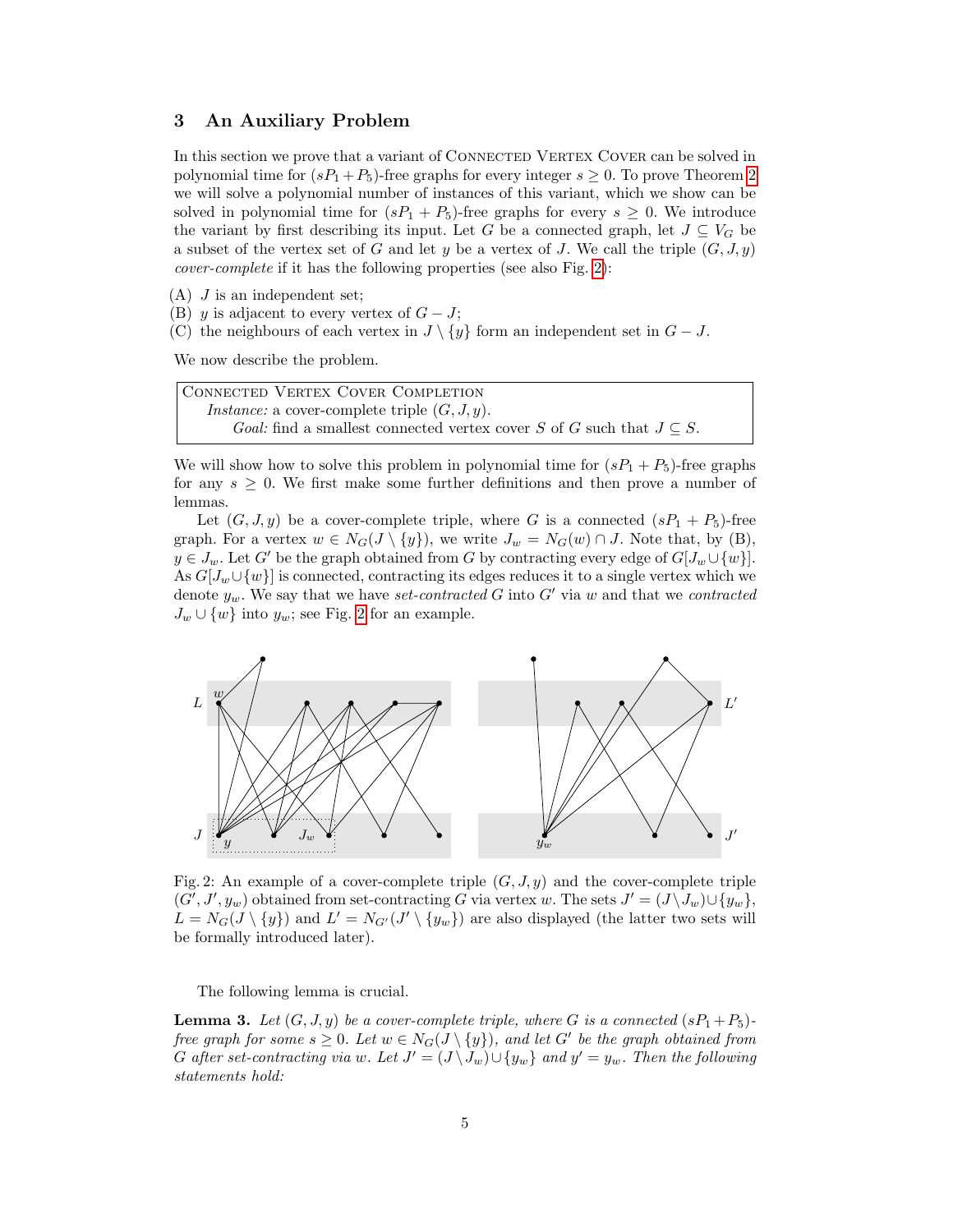- 1. G' is a connected  $(sP_1 + P_5)$ -free graph;
- 2.  $(G', J', y')$  is a cover-complete triple;
- 3. A set  $S \subseteq V_G$  is a (smallest) connected vertex cover of G that contains  $J \cup \{w\}$  if and only if  $(S \setminus (J \cup \{w\})) \cup J'$  is a (smallest) connected vertex cover of G' that  $contains J'.$

Proof. We will prove 1-3 separately.

1. By Lemma [1,](#page-4-0)  $G'$  is connected and  $(sP_1 + P_5)$ -free. This proves 1.

2. We will prove (A)-(C) for  $(G', J', y')$ . Before we do this we first observe the following. As (B) holds for  $(G, J, y)$ , we find that  $y \in J$  is adjacent to w in G. Hence y belongs to  $J_w$  and thus to  $J_w \cup \{w\}$ , which is contracted to the single vertex  $y'$  in  $G'$ . Hence, y is not in  $G'$  and its role has been taken over by  $y'$ , as we show below.

We first prove (A). As J is an independent set in G, we find that  $J \setminus J_w$  is an independent set in  $G'$ . For contradiction, suppose that  $y'$  is adjacent to a vertex in  $J \setminus J_w$ . Then there is an edge between a vertex of  $J \setminus J_w$  and a vertex of  $J_w \cup \{w\}$ in  $G$ . However, this not possible as  $J$  is independent in  $G$ , and thus every edge in  $G[J \cup \{w\}]$  is incident with w. Hence  $J' = (J \setminus J_w) \cup \{y'\}$  is an independent set in  $G'$ . This proves (A).

We now prove (B). Recall that y belongs to  $J_w \cup \{w\}$ , which is contracted to y' in G'. Hence, as y is adjacent to every vertex of  $G-J$  in G, we find that y' is adjacent to every vertex of  $G' - J'$ . This proves (B).

Finally we prove (C). Let  $x \in J' \setminus \{y'\}$ . Then x is not adjacent to y', as we showed above that J' is an independent set in G'. Then  $N_{G'}(x) = N_G(x)$  is an independent set, as  $(C)$  holds for  $(G, J, y)$ . This proves  $(C)$  and 2.

3. Let S be a connected vertex cover of G that contains  $J \cup \{w\}$ . Then S contains every vertex of  $J_w \cup \{w\}$ . Hence, contracting  $J_w \cup \{w\}$  to  $y'$  yields a connected vertex cover  $(S \setminus (J \cup \{w\}) \cup J'$  of G' that contains J'. Any connected vertex cover S' of G' that contains J' contains y'. Hence uncontracting the edges of  $G[J_w \cup \{w\}]$  yields a connected vertex cover  $(S' \setminus J') \cup J \cup \{w\}$  of G that contains  $J \cup \{w\}$ . Moreover, a set  $S^*$  of G that contains  $J \cup \{w\}$  is a connected vertex cover of G that is smaller than S if and only if the set  $(S^* \setminus (J \cup \{w\})) \cup J'$ , which contains J', is a connected vertex cover of G' that is smaller than  $(S \setminus (J \cup \{w\})) \cup J'$ . This proves 3.

Let  $(G, J, y)$  be a cover-complete triple. We define  $L_J = N_G(J \setminus \{y\})$ . If there is no ambiguity, we will just write  $L = L<sub>J</sub>$  (see also Fig. [2\)](#page-5-1). Note that, by (C),  $N<sub>G</sub>(z)$  is an independent set in  $G - J$  for every  $z \in J \setminus \{y\}$ , but L itself might not be independent. However, we can deduce the following lemma, which follows immediately from (C).

<span id="page-6-0"></span>**Lemma 4.** Let  $(G, J, y)$  be a cover-complete triple. If  $w_1$  and  $w_2$  are two adjacent vertices in L, then no vertex of  $J \setminus \{y\}$  is adjacent to both  $w_1$  and  $w_2$ .

We introduce two key definitions for a cover-complete triple  $(G, J, y)$ . Two vertices  $w_1, w_2 \in L$  form a pseudo-dominating pair if

- $w_1$  and  $w_2$  are non-adjacent;
- $w_1$  has a neighbour  $x_1 \in J$  not adjacent to  $w_2$ ; and
- $w_2$  has a neighbour  $x_2 \in J$  not adjacent to  $w_1$ .

Three vertices  $w_1, w_2, w_3 \in L$  form a *pseudo-dominating triple* if

- $w_1$  is adjacent to neither  $w_2$  nor  $w_3$ ;
- $w_2$  and  $w_3$  are adjacent;
- $J$  contains two distinct vertices  $x_1$  and  $x_2$  such that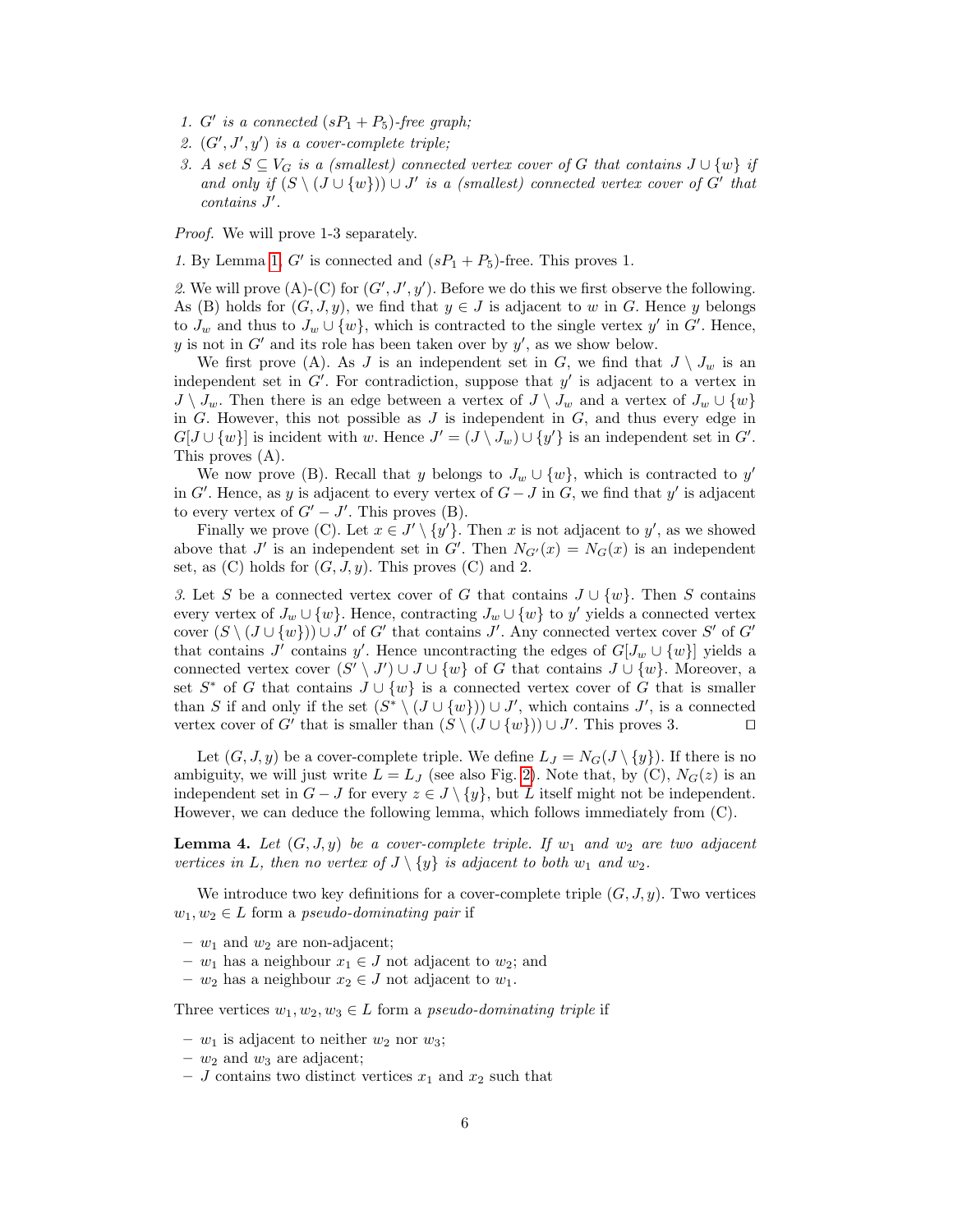- $x_1 \in N_G(w_1) \setminus N_G(\{w_2, w_3\})$  and
- $x_2 \in (N_G(w_1) \cap N_G(w_2)) \setminus N_G(w_3).$

See the illustrations in Fig. [3,](#page-7-0) from which we also observe that no pseudo-dominating pair or pseudo-dominating triple can be found in a  $P_5$ -free graph.

<span id="page-7-0"></span>

Fig. 3: Examples, on the left, of a pseudo-dominating pair  $(w_1, w_2)$ , and, on the right, of a pseudo-dominating triple  $(w_1, w_2, w_3)$ . As easily seen, the presence of either implies the existence of at least one induced  $P_5$ . To explain our notion of pseudo-domination, note that the vertices of any induced  $(s-1)P_1 + P_5$  dominate the graph.

Let S be a connected vertex cover of G that contains J. Recall that J is an independent set. A subset  $L^* \subseteq L \cap S$  is a *connector* of S if  $J \cup L^*$  is connected. We present the following two lemmas.

<span id="page-7-1"></span>**Lemma 5.** Let  $(G, J, y)$  be a cover-complete triple, where G is an  $(sP_1+P_5)$ -free graph for some  $s \geq 0$ . Let S be a connected vertex cover of G that contains J. If S contains both vertices of a pseudo-dominating pair  $w_1, w_2$ , then S has a connector of size at most  $s + 1$  that contains both  $w_1$  and  $w_2$ .

*Proof.* By definition, there exist two vertices  $x_1$  and  $x_2$  in J, such that  $w_1$  is not adjacent to  $x_2$  and  $w_2$  is not adjacent to  $x_1$ . As J is an independent set by (A) and each vertex of L is adjacent to y by (B), we find that  $\{x_1, w_1, y, w_2, x_2\}$  induces a  $P_5$ in that order. As G is  $(sP_1 + P_5)$ -free and J is an independent set, this means that  $\{w_1, w_2\}$  dominates all vertices of J except for a subset  $I \subseteq J$  of at most  $s-1$  vertices. We choose  $L^*$  to consist of  $w_1, w_2$  and a neighbour in  $L \cap S$  of each vertex of I (note that such a neighbour must exist for each vertex of I as S is connected). Then  $J \cup L^*$ is connected, that is,  $L^*$  is a connector, as each vertex of  $J$  is adjacent to some vertex of  $L^*$  and each vertex of  $L^*$  is adjacent to  $y \in J$  due to (B). Moreover,  $L^*$  has size at most  $s + 1$ .

<span id="page-7-2"></span>**Lemma 6.** Let  $(G, J, y)$  be a cover-complete triple, where G is an  $(sP_1+P_5)$ -free graph for some  $s \geq 0$ . Let S be a connected vertex cover of G that contains J. If S contains all three vertices of a pseudo-dominating triple  $w_1, w_2, w_3$ , then S has a connector of size at most  $s + 2$  that contains  $\{w_1, w_2, w_3\}.$ 

*Proof.* By definition, there exist two vertices  $x_1$  and  $x_2$  in J such that  $x_1$  is adjacent to  $w_1$  but not to  $w_2$  and  $w_3$ , and  $x_2$  is adjacent to  $w_1$  and  $w_2$  but not  $w_3$ . Then  ${x_1, w_1, x_2, w_2, w_3}$  induce a  $P_5$  in that order. As G is  $(sP_1 + P_5)$ -free and J is an independent set, this means that  $\{w_1, w_2, w_3\}$  dominates all vertices of J except for a subset  $I \subseteq J$  of at most  $s - 1$  vertices. We choose  $L^*$  to consist of  $w_1, w_2, w_3$  and a neighbour in  $L \cap S$  of each vertex of I (note that such a neighbour must exist for each vertex of I as S is connected). Then  $J \cup L^*$  is connected, that is,  $L^*$  is a connector, as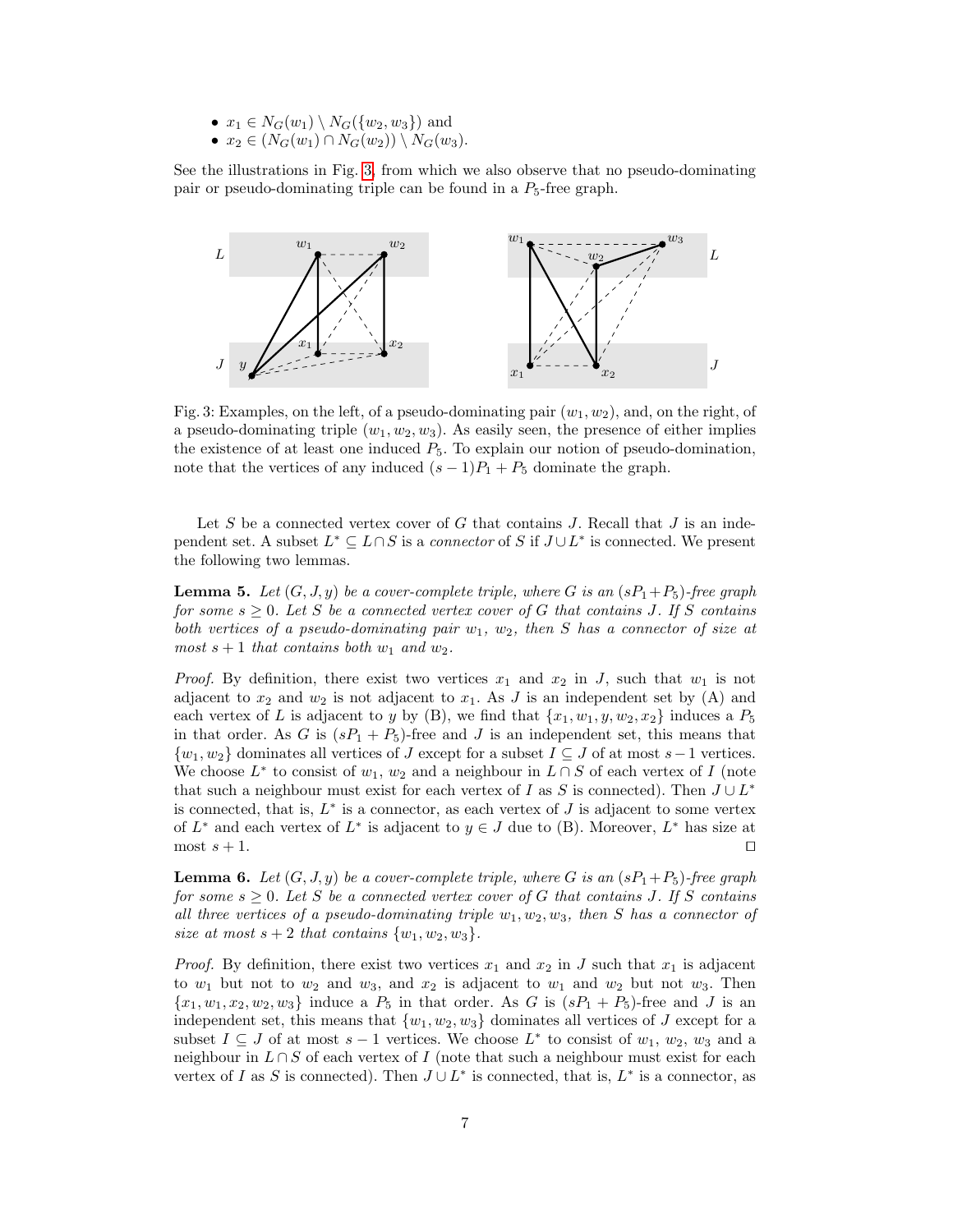each vertex of  $J$  is adjacent to some vertex of  $L^*$  and each vertex of  $L^*$  is adjacent to  $y \in J$  due to (B). Moreover,  $L^*$  has size at most  $s + 2$ .

Let  $(G, J, y)$  be a cover-complete triple. Let S be a connected vertex cover of G that contains J. If S contains both vertices of some pseudo-dominating pair of G or all three vertices of some pseudo-dominating triple of  $G$ , then  $S$  is of type 1. Otherwise S must contain at most one vertex of any pseudo-dominating pair and at most two vertices of any pseudo-dominating triple of  $G$ . In that case we say that  $S$  is of type 2. We observe that G might have connected vertex covers of only one type.

We will now see, in Lemma [8,](#page-8-0) how to find a smallest type 1 connected vertex cover of a graph G of a cover-complete triple  $(G, J, y)$  in polynomial time (if it exists). After that we shall prove how to find a smallest type 2 connected vertex cover of G in polynomial time (if it exists). To compute these sets we need the following lemma, which uses Theorem [1](#page-2-1) in its proof.

<span id="page-8-1"></span>**Lemma 7.** Let  $(G, \{y\}, y)$  be a cover-complete triple, where G is an  $(sP_1 + P_5)$ -free graph for some  $s \geq 0$ . Then it is possible to compute a smallest connected vertex cover of G that contains y in  $O(n^{s+14})$  time.

*Proof.* As  $G - y$  is  $(sP_1 + P_5)$ -free, we can, by Theorem [1,](#page-2-1) compute in polynomial time a smallest vertex cover S of  $G - y$ . As  $(G, \{y\}, y)$  is a cover-complete triple, y dominates G. Hence,  $S \cup \{y\}$  is a smallest connected vertex cover of G that contains y.

To establish the bound on the running time we need only describe how to compute a smallest vertex cover of  $G - y$  in  $O(n^{s+14})$  time. This is achieved by presenting an algorithm for the complementary problem of computing a maximum independent set in  $G-y$ . We first determine by brute force, in time  $O(n^s)$ , the largest integer  $s' \leq s$ , such that  $G-y$  has an independent set of size s'. If  $s' \leq s-1$ , then s' is the size of a largest independent set of  $G - y$  and we are done. Otherwise, if  $s' = s$ , we consider each set S' of s independent vertices of  $G - y$ . For each choice, we remove the vertices of S' and their neighbours from  $G - y$ . The remaining graph is  $P_5$ -free and we use the algorithm of [\[27\]](#page-18-11), which runs in  $O(n^{14})$  time, to find a maximum independent set therein. This set is added to  $S'$  to give an independent set of  $G - y$ . The largest independent set found in this way must be of maximum size.  $\Box$ 

Using Lemmas [5](#page-7-1)[–7,](#page-8-1) we are now ready to deal with type 1 smallest connected vertex covers.

<span id="page-8-0"></span>**Lemma 8.** Let  $(G, J, y)$  be a cover-complete triple. It is possible to find in  $O(n^{2s+16})$ time a smallest type 1 connected vertex cover of G.

Proof. We can compute all pseudo-dominating pairs of G by examining each pair of vertices in turn. This takes  $O(n)$  time per pair. As the number of pseudo-dominating pairs is  $O(n^2)$ , this takes  $O(n^3)$  time in total.

For each pseudo-dominating pair  $(w_1, w_2)$  of G, we describe how to compute a smallest connected vertex cover  $S_{w_1,w_2}$  of G that contains  $J \cup \{w_1,w_2\}$ . By Lemma [5,](#page-7-1) such a vertex cover must have a connector  $L^*$  of size at most  $s + 1$  that contains  $w_1$ and  $w_2$ . We find each such connector  $L^*$  by considering all sets of up to  $s-1$  vertices and asking whether, combined with  $w_1$  and  $w_2$ , they form such a connector.

For each such set  $L^*$ , we do as follows. We first check if  $J \cup L^*$  is connected. If so, then we apply Lemma [3](#page-5-2) recursively for each  $w \in L^*$ . This takes  $O(n^2)$  time, as we can use Breadth First Search and set contract at the same time. Let  $(G', J', y')$  be the resulting cover-complete triple. Then  $J' = \{y'\}$ , which means we can apply Lemma [7](#page-8-1) to find a smallest connected vertex cover S' of G' in  $O(n^{14+s})$  time. By Lemma [3,](#page-5-2) we can translate S' into the desired vertex cover  $S_{w_1,w_2}$  by uncontracting any contracted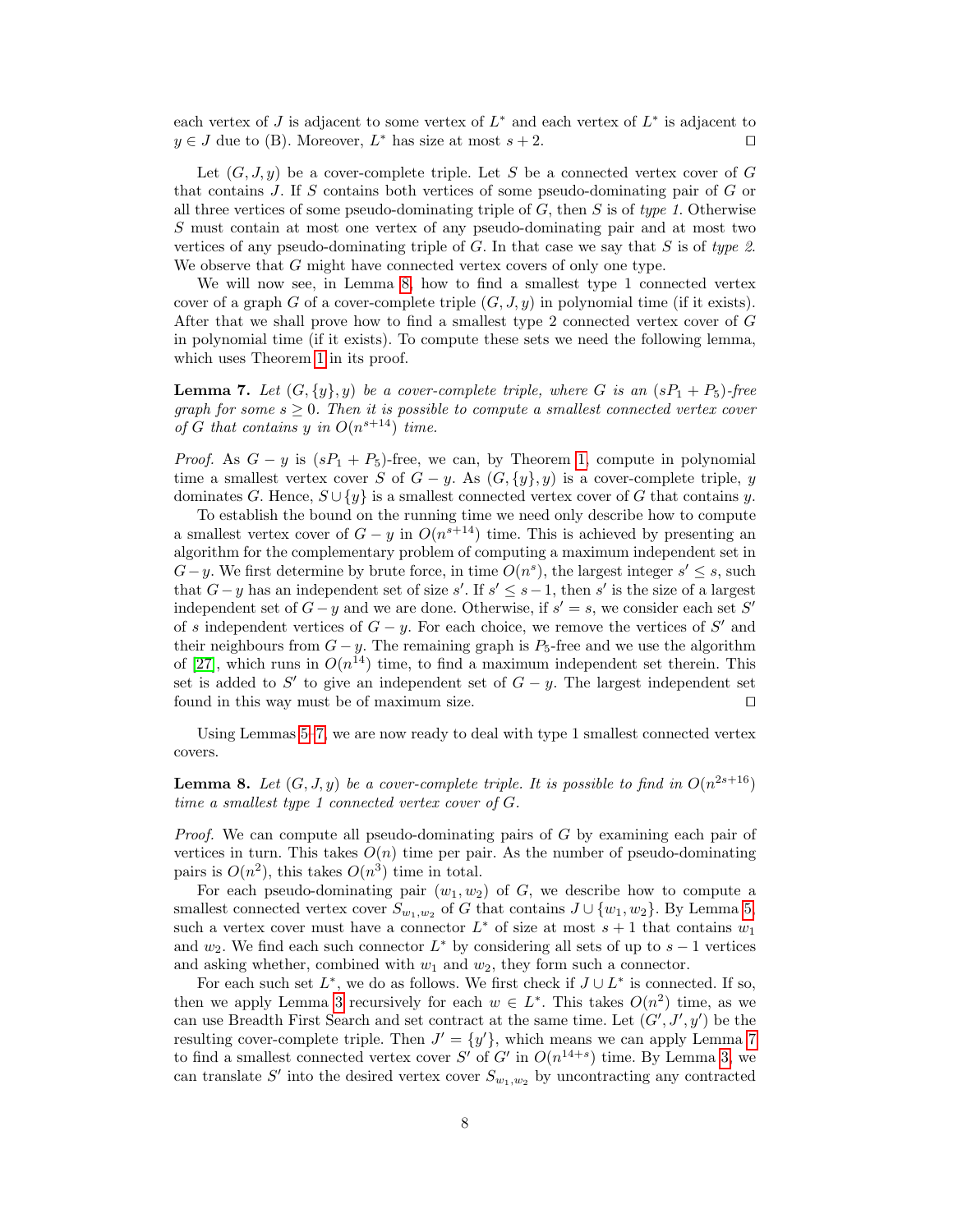edges. As, for each pseudo-dominating pair, the number of sets  $L^*$  that contain them is  $O(n^{s-1})$ , and the number of pseudo-dominating pairs is  $O(n^2)$ , the time needed to find these vertex covers is  $O(n^{2s+15})$ .

For each pseudo-dominating triple  $(w_1, w_2, w_3)$  of G we compute a smallest connected vertex cover  $S_{w_1,w_2,w_3}$  of G that contains  $J \cup \{w_1,w_2,w_3\}$ . We can do this in  $O(n^{2s+16})$  time by exactly the same arguments: the only differences are that the number of pseudo-dominating triples is  $O(n^3)$  and that we need to apply Lemma [6](#page-7-2) instead of Lemma [5.](#page-7-1)

From all the computed sets  $S_{w_1,w_2}$  and  $S_{w_1,w_2,w_3}$  we keep track (in constant time) of a smallest one, and in the end this yields a smallest type 1 connected vertex cover of G. This proves Lemma [8.](#page-8-0)  $\Box$ 

Let  $(G, J, y)$  be a cover-complete triple. Using Lemma [8](#page-8-0) we can find a smallest type 1 connected vertex cover of  $G$  in polynomial time. However, it might be possible that G has a smaller connected vertex cover of type 2. To investigate this, we introduce two reduction rules that will transform a cover-complete triple  $(G, J, y)$  into a triple  $(G', J', y')$  with  $|J'| < |J|$ . We say that such a rule is *safe* if the following three conditions hold:

- 1. If G is  $(sP_1 + P_5)$ -free and connected, then G' is  $(sP_1 + P_5)$ -free and connected.
- 2.  $(G', J', y')$  is cover-complete.
- 3. Given a smallest connected vertex cover  $S'$  of  $G'$  that contains  $J'$ , it is possible, in  $O(n^{2s+16})$  time, to find a smallest connected vertex cover S of G that contains J.

**Rule 1.** Set-contract via x whenever x is a vertex in  $L \cap N_G(w_1) \cap N_G(w_2)$  for some pseudo-dominating pair  $(w_1, w_2)$ .

**Rule 2.** For any vertex  $w_5 \in L$  that is not adjacent to any vertex of a clique of four vertices  $w_1, w_2, w_3, w_4$  in L, delete  $w_5$  and set-contract via u for every  $u \in L \cap N_G(w_5)$ .

<span id="page-9-0"></span>Lemma 9. Rules 1 and 2 are safe.

Proof. We first consider Rule 1.

Let  $(G', J', y')$  be the resulting triple after an application of Rule 1, where  $J' =$  $(J \setminus J_x) \cup \{y_x\}$  and  $y' = y_x$ . By Lemma [3,](#page-5-2)  $(G', J', y')$  is a cover-complete triple. By the same lemma, G' is  $(sP_1+P_5)$ -free and connected if G is  $(sP_1+P_5)$ -free and connected. Hence we have proven that conditions 1 and 2 hold.

We are left to prove condition 3. Let  $S'$  be a smallest connected vertex cover in  $G'$ that contains J'. Then  $S = (S' \setminus \{y'\}) \cup J_x \cup \{x\}$  is a smallest connected vertex cover of G that contains  $J \cup \{x\}$  due to Lemma [3.](#page-5-2) We prove the following claim.

Claim 1. For any type 2 connected vertex cover T of G, it holds that  $|T| \geq |S|$ .

We prove Claim 1 as follows. Let  $T$  be a connected vertex cover  $T$  of  $G$  that is of type 2. Suppose  $x \notin T$ . Then, as x is adjacent to both  $w_1$  and  $w_2$ , we find that T contains both  $w_1$  and  $w_2$ . Thus T is not of type 2, a contradiction. Hence T contains x. This implies that the set  $T' = (T \setminus (J \cup \{x\})) \cup J'$  is a connected vertex cover of G' that contains  $J'$ . As  $S'$  is a smallest connected vertex cover of  $G'$  that contains  $J'$ , we find that  $|T'| \ge |S'|$ . Hence  $|T| = |T'| + |J_x| \ge |S'| + |J_x| = |S|$ . This proves Claim 1.

The above means that we can do as follows. Given S' we compute  $S = (S' \setminus \{y'\}) \cup$  $J_x \cup \{x\}$  in constant time. By Lemma [8](#page-8-0) we can also compute, in  $O(n^{2s+16})$  time, a smallest type 1 connected vertex cover  $S^*$  of G (note that  $S = S^*$  is possible). If S is of type 2, then  $S$  is a smallest type 2 connected vertex cover of  $G$ , due to Claim 1. We compare |S| and  $|S^*|$  and choose the smallest one. If S is of type 1, then  $S^*$  is a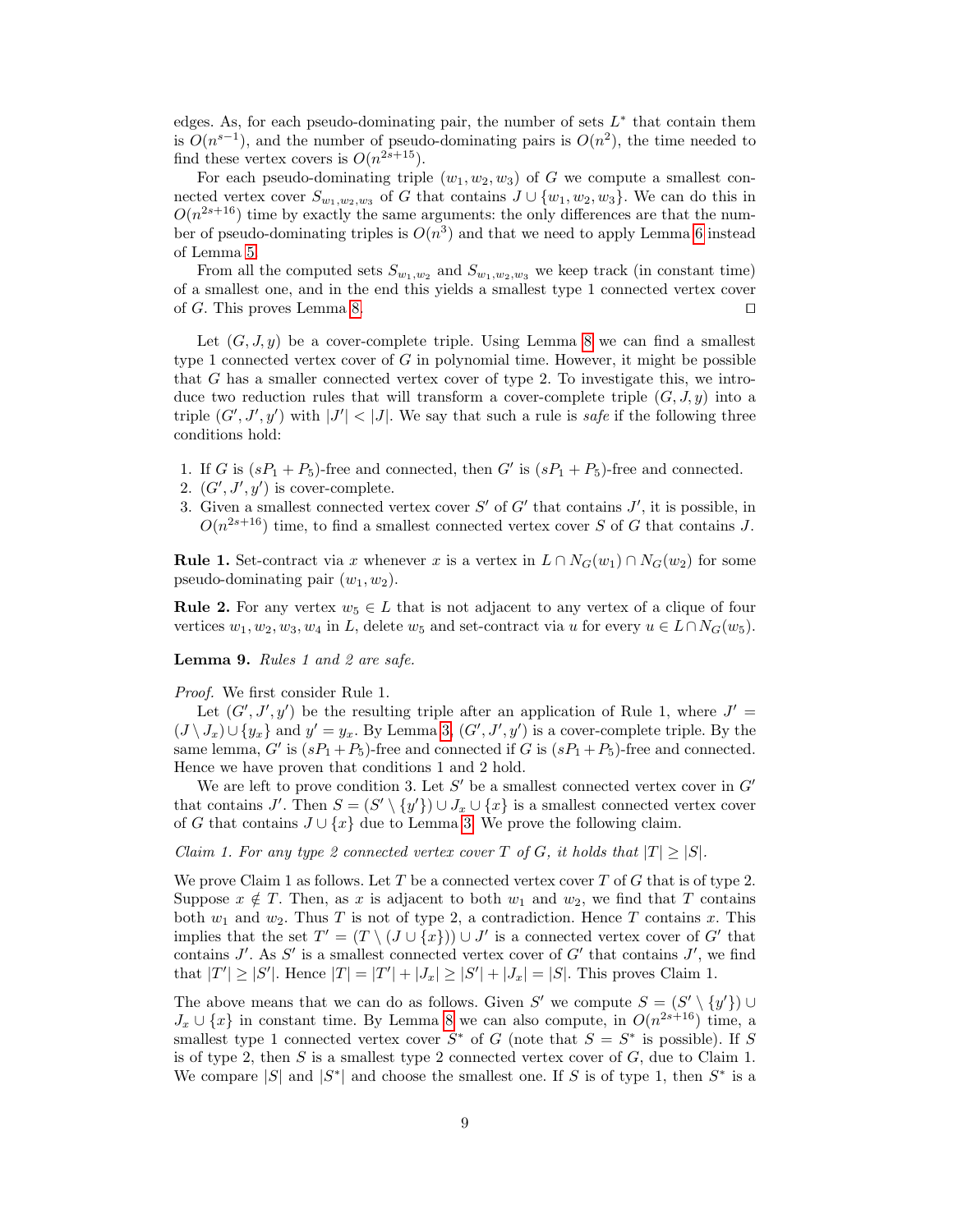smallest connected vertex cover of  $G$ , again due to Claim 1. This proves condition 3 and completes the proof that Rule 1 is safe.

We now consider Rule 2. We first show that  $w_5$  cannot be in any connected vertex cover S of G that is of type 2. For contradiction, suppose that  $w_5$  is in such a connected vertex cover S. Because S is a vertex cover and  $\{w_1, w_2, w_3, w_4\}$  is a clique, S contains at least three of  $\{w_1, w_2, w_3, w_4\}$ , say  $w_1, w_2, w_3$ .

For  $i = 1, \ldots, 5$ , let  $X_i$  be the set of neighbours of  $w_i$  in J. As  $w_i \in L$ , every  $X_i \neq \emptyset$ by definition of L. By Lemma [4,](#page-6-0) we find that  $X_1 \cap X_2 \cap X_3 = \emptyset$ . Let  $x \in X_1$ . If  $x \notin X_5$ , then  $X_5 \subseteq X_1$ , as otherwise  $(w_1, w_5)$  is a pseudo-dominating pair of vertices that are both contained in S, which is not possible as S is of type 2. As  $X_1 \cap X_2 = \emptyset$ , we find that  $X_5 \cap X_2 = \emptyset$ . This means that  $(w_2, w_5)$  is a pseudo-dominating pair of vertices that are both contained in S, which is not possible either. Hence  $x \in X_5$ . We conclude that  $X_1 \subseteq X_5$ . For the same reason, we find that  $X_2 \subseteq X_5$  and  $X_3 \subseteq X_5$ .

Recall that  $X_1 \cap X_2 \cap X_3 = \emptyset$ . Hence we can pick a vertex  $x_1 \in X_1$  and a vertex  $x_3 \in X_3$ , which are both adjacent to  $w_5$  but not to  $w_2$ , and so find that  $(w_5, w_1, w_2)$  is a pseudo-dominating triple. As all three vertices  $w_1, w_2, w_5$  belong to S, while S is of type 2, this is not possible. Hence  $S$  does not contain  $w_5$ .

If  $G - w_5$  is disconnected, then  $w_5$  belongs to every connected vertex cover of G. From the above it follows that it is not possible to find a connected vertex cover of  $G$ that contains J of type 2 in this case. Now suppose that  $G - w_5$  is connected. As no connected vertex cover of G of type 2 may contain  $w_5$ , any connected vertex cover of G that is of type 2 must contain all neighbours of  $w_5$ , and we can delete  $w_5$ . The proof of conditions 1–3 is identical to the proof for Rule 1 where the neighbours of  $w_5$  in L take the role of the vertex x in the proof for Rule 1.  $\Box$ 

We call a cover-complete triple  $(G, J, y)$  free if G has no pseudo-dominating pair with a common neighbour in L, and moreover,  $G[L]$  is  $(P_1 + K_4)$ -free. By exhaustively applying Rules 1 and 2 in arbitrary order, which we may safely do due to Lemma [9,](#page-9-0) we have the following lemma.

<span id="page-10-1"></span>**Lemma 10.** A cover-complete triple  $(G, J, y)$  can be modified, in  $O(n^6)$  time, into a free cover-complete triple  $(G', J', y')$  with the following properties:

- 1. If G is  $(sP_1 + P_5)$ -free and connected, then G' is  $(sP_1 + P_5)$ -free and connected.
- 2. Given a smallest connected vertex cover  $S'$  of  $G'$  that contains  $J'$ , it is possible to find in  $O(n^{2s+17})$  time a smallest connected vertex cover S of G that contains J.

Proof. We exhaustively apply Rules 1 and 2 in arbitrary order. Checking if Rule 1 can be applied takes  $O(n^3)$  time, as there are  $O(n^2)$  pairs of vertices and for each pair it takes  $O(n)$  time to check if it is pseudo-dominating. Similarly, checking if Rule 2 can be applied takes  $O(n^5)$  time. As each application of each of these rules takes  $O(n)$  time, and reduces the size of G, this procedure will complete in  $O(n^6)$  time. By repeated use of Lemma [9,](#page-9-0) this results in a cover-complete triple  $(G', J', y')$  that satisfies the two properties of the lemma; in particular given a a smallest connected vertex cover  $S'$  of  $G'$ that contains J', it is possible to find in  $O(n^{2s+17})$  time a smallest connected vertex cover S of G that contains J, as we applied Rules 1 and 2 at most  $n$  times and by condition 3 we need  $O(n^{2s+16})$  time per application. Moreover, G' contains no pseudodominating pair with a common neighbour in  $L' = L_{J'}$  and  $G'[L']$  is  $(P_1 + K_4)$ -free, as otherwise we could still apply Rule 1 or Rule 2, respectively. Hence  $(G', J', y')$  is a free cover-complete triple.  $\Box$ 

<span id="page-10-0"></span>Let  $(G, J, y)$  be a free cover-complete triple. A connector of a connected vertex cover  $S$  of  $G$  is minimal if it does not properly contain a smaller connector of  $S$ . The next three lemmas are on free cover-complete triples; the second makes use of the first.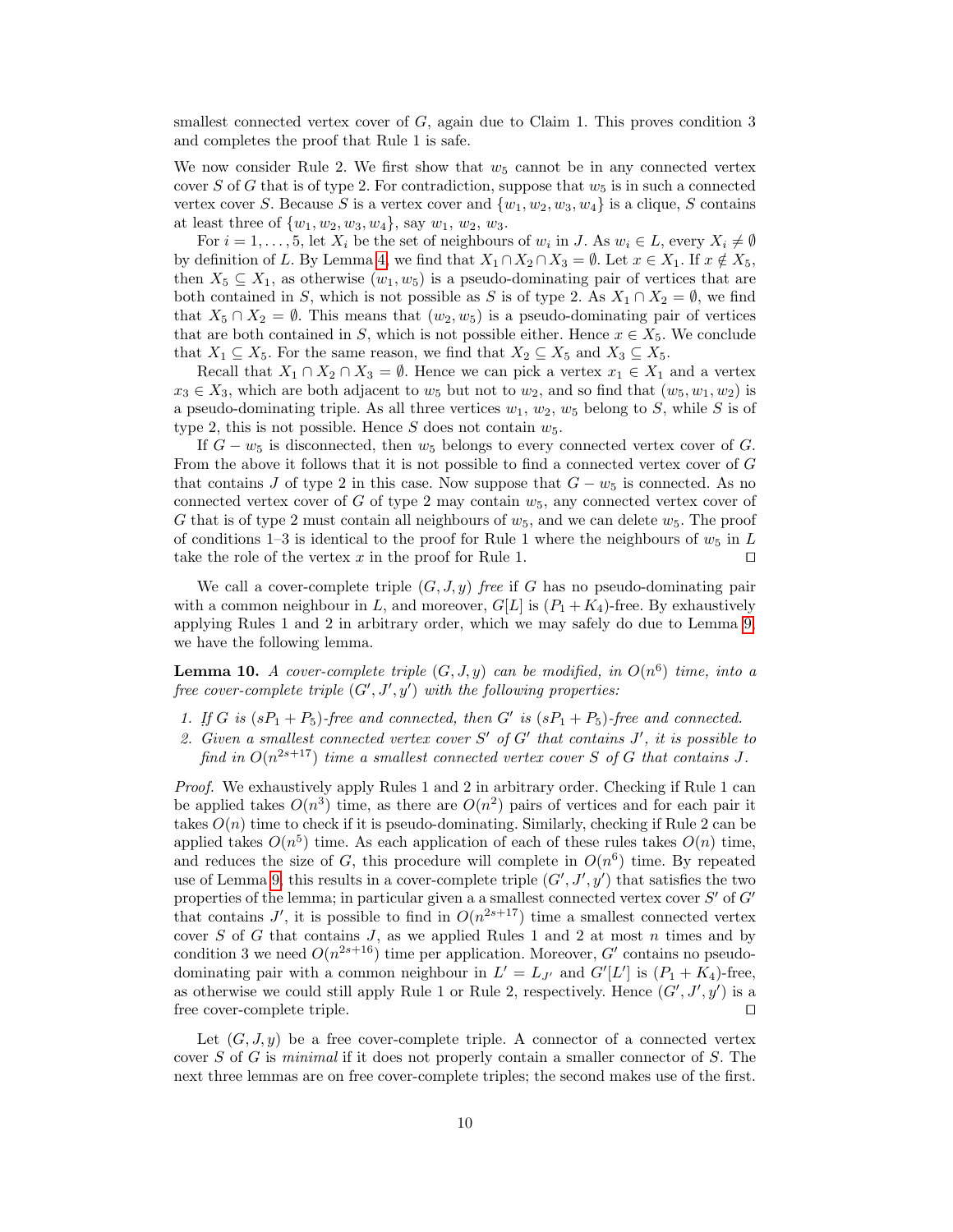**Lemma 11.** Let  $(G, J, y)$  be a free cover-complete triple. Then every minimal connec $tor L^*$  of every type 2 connected vertex cover S of G is a clique.

*Proof.* For contradiction, suppose that  $L^*$  is not a clique. Then  $L^*$  contains two nonadjacent vertices  $w_1$  and  $w_2$ . As  $L^*$  is a minimal connector,  $w_1$  has a neighbour in J not adjacent to  $w_2$ , and vice versa. However, then  $(w_1, w_2)$  is a pseudo-dominating pair of G. This is not possible, as S is of type 2.  $\Box$ 

<span id="page-11-0"></span>**Lemma 12.** Let  $(G, J, y)$  be a free cover-complete triple that has a pseudo-dominating pair  $(w_1, w_2)$ . Then every minimal connector  $L^*$  of every type 2 connected vertex cover S of G has size at most 5.

*Proof.* For contradiction, suppose that  $|L^*| \geq 6$ . By Lemma [11,](#page-10-0)  $L^*$  is a clique. As  $(G, J, y)$  is free,  $G'[L']$  is  $(K_4 + P_1)$ -free by definition. Hence  $w_1$  must be adjacent to at least three vertices of  $L^*$ , which we denote by  $x_1, x_2, x_3$ . Note that  $\{w_1, x_1, x_2, x_3\}$ induces a  $K_4$  in  $G[L]$ . By definition of a pseudo-dominating pair,  $w_1$  and  $w_2$  are nonadjacent. As  $(G, J, y)$  is free,  $w_2$  is not adjacent to any neighbour of  $w_1$  in L by definition. Hence  $w_2$  is not adjacent to any vertex of  $\{x_1, x_2, x_3\}$ . This means that the set  $\{w_1, w_2, x_1, x_2, x_3\}$  induces a  $K_4 + P_1$  in  $G[L]$ , a contradiction.

<span id="page-11-1"></span>**Lemma 13.** Let  $(G, J, y)$  be a free cover-complete triple that has no pseudo-dominating pair. It is possible to find in  $O(n^3)$  time a clique  $K \subseteq L$  with  $N_G(K) \cap J = J$ .

*Proof.* We describe how to construct K. Consider a vertex  $w_1 \in L$  that has maximal neighbourhood in J, that is, there is no vertex  $w \in L$  with  $N_G(w_1) \cap J \subsetneq N_G(w) \cap J$ . We put  $w_1$  in K. Suppose that at some point we have constructed a clique  $K = \{w_1, \ldots, w_i\}$ for some  $i \geq 1$ . If  $N_G(K) \cap J = J$ , then we stop. Otherwise we pick a vertex  $w_{i+1}$  with maximal neighbourhood in  $J \setminus N_G(K)$  over all vertices in L (or equivalently, all vertices in  $L \setminus \{w_1, \ldots, w_i\}$ . Note that  $w_{i+1}$  exists as G is connected.

Suppose that  $w_{i+1}$  is adjacent to some  $x \in N_G(K) \cap J$ . Then, by Lemma [4,](#page-6-0) we find that x is adjacent to a unique vertex  $w_h$  in K. By the same lemma,  $w_{i+1}$  is not adjacent to  $w_h$ . As G has no pseudo-dominating pair and  $w_{i+1}$  has a neighbour in  $J \setminus N_G(K)$ (that is, a neighbour not adjacent to  $w_h$ ), we find that  $N_G(w_h) \subsetneq N_G(w_{i+1})$ . This means that we would have chosen  $w_{i+1}$  earlier, namely instead of  $w_h$ . Hence,  $w_{i+1}$  is not adjacent to any  $x \in N_G(K) \cap J$ . As G has no pseudo-dominating pairs, this means that  $w_{i+1}$  is adjacent to every  $w_i$  with  $1 \leq j \leq i$ . That is, we can extend K into a larger clique by adding  $w_{i+1}$ .

As we increase  $N_G(K) \cap J$  each time we add a new vertex to K, our procedure will stop with the desired output  $K = \{w_1, \ldots, w_r\}$  for some  $r \geq 1$ . We note that constructing K takes  $O(n^3)$  time.

We are now ready to prove the following theorem.

<span id="page-11-2"></span>**Theorem 3.** For every  $s > 0$ , CONNECTED VERTEX COVER COMPLETION can be solved in  $O(n^{2s+19})$  time for cover-complete triples  $(G, J, y)$ , where G is an  $(sP_1 + P_5)$ free graph.

*Proof.* Let  $s \geq 0$  and let  $(G, J, y)$  be a cover-complete triple, where G is an  $(sP_1 + P_5)$ -free graph. We first apply Lemma [10](#page-10-1) to obtain a free cover-complete triple  $(G', J', y')$ in  $O(n^6)$  time. By the same lemma, G' is  $(sP_1 + P_5)$ -free. Our aim is to find a smallest connected vertex cover of  $G'$  that contains  $J'$  in polynomial time, so that we can apply statement 2 of Lemma [10.](#page-10-1) We first compute in  $O(n^{2s+16})$  time a smallest type 1 connected vertex cover  $S^*$  of  $G'$  using Lemma [8.](#page-8-0) We now need to compute a smallest type 2 connected vertex cover S' of G' and compare  $|S'|$  with  $|S^*|$ .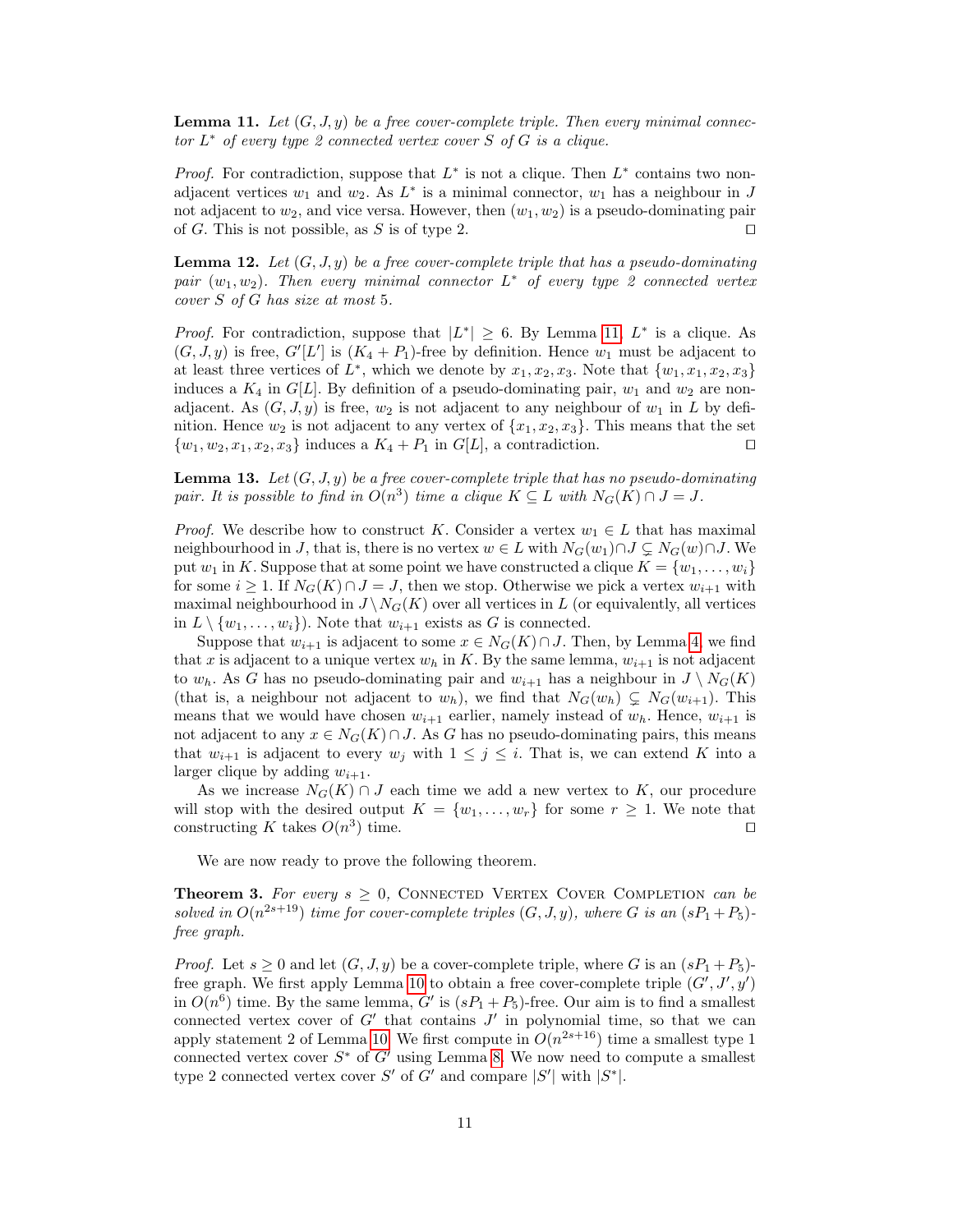We check if G' contains a pseudo-dominating pair. This takes  $O(n^3)$  time, as G' contains  $O(n^2)$  pairs of vertices and for each pair it takes  $O(n)$  time to check if it is pseudo-dominating.

First suppose that  $G'$  contains a pseudo-dominating pair. For each set of at most five vertices, we check if it is a minimal connector of size at most 5, and if so we apply Lemma [3](#page-5-2) on its vertices. This takes  $O(n^2)$  time per set. If we obtain an instance of the form  $(G'', \{y''\}, y'')$ , then we apply Lemma [7,](#page-8-1) which takes  $O(n^{s+14})$  time. Then we uncontract all contracted edges in  $O(n)$  time to get a connected vertex cover of  $G'$  of type 2. By Lemma [12,](#page-11-0) doing this for every possible minimal connector of size at most 5 gives us a smallest type 2 connected vertex cover  $S'$  of  $G'$ . As we process each set of at most five vertices in  $O(n^{s+14})$  time and the number of such sets is  $O(n^5)$ , we find S' in  $O(n^{s+19})$  time. We compare S' and S<sup>\*</sup> and choose the smaller of the two.

Now suppose that G' has no pseudo-dominating pair. Let  $L' = N_{G'}(J' \setminus \{y'\})$ . By Lemma [13,](#page-11-1) we can obtain in  $O(n^3)$  time a clique  $K \subseteq L'$  with  $N_{G'}(K) \cap J' = J'$ . Let  $K = \{w_1, \ldots, w_r\}$  for some  $r \geq 1$ . As K is a clique, every vertex cover contains at least  $r-1$  vertices of K. We will do as follows: first we will find in  $O(n^{s+14})$  time a smallest connected vertex cover of G' that contains  $J' \cup K$ , and then we will find in  $O(n^{s+17})$  time, for  $i = 1, ..., r$ , a smallest connected vertex cover of G' that contains  $J' \cup (K \setminus \{w_i\})$  and that does not contain  $w_i$ . As there are  $O(n)$  cases, the total time of processing this case is  $O(n^{s+18})$ .

We start by computing a smallest connected vertex cover of  $G'$  that contains  $J' \cup K$ by set-contracting via each vertex of K. This takes  $O(n^2)$  time. By Lemma [3,](#page-5-2) this yields a cover-complete triple  $(G'', \{y''\}, y'')$  to which we apply Lemma [7](#page-8-1) in  $O(n^{s+14})$  time. Uncontracting all contracted edges yields, by Lemma [3,](#page-5-2) a smallest connected vertex cover  $S_K$  of G' that contains  $J' \cup K$ ; this takes  $O(n)$  time. Hence, the total running time for this step is  $O(n^{s+14})$ , as we claimed above.

We now show how to compute, in  $O(n^{s+17})$  time, a smallest connected vertex cover of G' that contains  $J' \cup (K \setminus \{w_1\})$  and that does not contain  $w_1$ . The cases where  $i \geq 2$  are done in the same way.

We first note that if  $G - w_1$  is disconnected, then  $w_1$  belongs to every connected vertex cover of  $G'$ . Hence, in that case there is no connected vertex cover of  $G'$  that contains  $J' \cup (K \setminus \{w_1\})$  but does not contain  $w_1$ . Now suppose that  $G-w_1$  is connected. Let  $A = L' \setminus N_{G'}(w_1)$  consist of all non-neighbours of  $w_1$  in L'. As  $G'[L']$  is  $(K_4 + P_1)$ free by definition, we find that  $G'[A]$  is  $K_4$ -free. As  $w_1$  is not in the connected vertex cover we are looking for, we remove  $w_1$ . Then we set-contract, in  $O(n^2)$  time, via each neighbour of  $w_1$  in  $L$ . By Lemma [3,](#page-5-2) we may now consider the resulting covercomplete triple  $(G'', J'', y'')$  where  $G''$  is connected and  $(sP_1 + P_5)$ -free. As  $G'$  had no pseudo-dominating pairs, we have that  $G''$  has no pseudo-dominating pairs. We write  $L'' = N_{G''}(J'' \setminus \{y''\})$ . As  $L'' \subseteq A$ , we find that  $G''[L'']$  is  $K_4$ -free.

## Claim. Every minimal connector  $L^*$  of every connected vertex cover of  $G''$  that contains  $J''$  has size at most 3.

We prove the claim by showing that  $L^*$  is a clique, which implies that  $L^*$  has size at most 3, as  $G''[L'']$  is  $K_4$ -free. Suppose instead that  $L^*$  is not a clique. Then  $L^*$  contains two non-adjacent vertices  $w_1$  and  $w_2$ . As  $L^*$  is a minimal connector,  $w_1$  has a neighbour in  $J''$  not adjacent to  $w_2$ , and vice versa. But then  $(w_1, w_2)$  is a pseudo-dominating pair of  $G''$ : this is not possible, as  $G''$  has no pseudo-dominating pairs. This contradiction proves the claim.

We now consider all subsets in  $L''$  that have size at most 3. For each set we check if it is a minimal connector, and if so we apply Lemma [3](#page-5-2) on its vertices. This takes  $O(n^2)$ time per subset. If we obtain an instance  $(G''', \{y''\}, y''')$ , then we apply Lemma [7](#page-8-1) in  $O(n^{s+14})$  time. Then uncontracting all contracted edges yields a connected vertex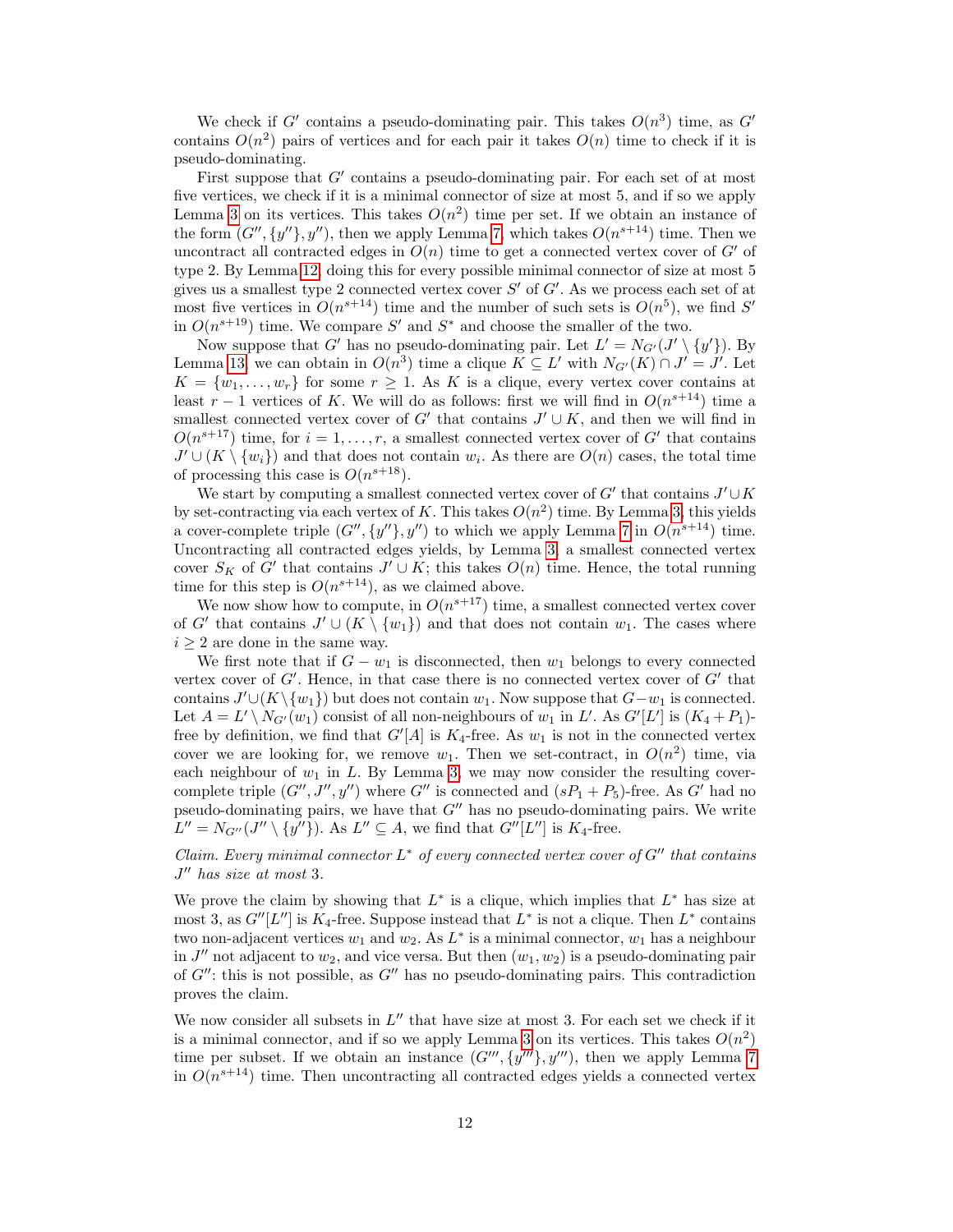cover of G'' that contains J''. As there are  $O(n^3)$  subsets in L'' of size at most 3, the total running time is  $O(n^{s+17})$ , as we claimed above. We keep track (in constant time) of the smallest one of these connected vertex covers of  $G''$ . For this connected vertex cover of  $G''$ , we uncontract all contracted edges again to obtain a smallest connected vertex cover  $S_{w_1}$  of G' that contains  $J' \cup (K \setminus \{w_1\})$  and that does not contain  $w_1$ .

As mentioned, we pick the smallest one out of the connected vertex covers  $S_K$  and  $S_{w_i}$ ,  $1 \leq i \leq r$ , to obtain a smallest type 2 connected vertex cover of G', the size of which we compare with the size of  $S^*$ . We pick the smallest one.

Thus we obtain in  $O(n^6) + O(n^{2s+16}) + O(n^3) + O(n^{s+19}) + O(n^{s+18}) = O(n^{2s+19})$ time a smallest connected vertex cover of  $G'$  that contains  $J'$  (both in the case where  $G'$  has a pseudo-dominating pair and in the case where  $G'$  has no pseudo-dominating pair). As stated, it remains to apply statement 2 of Lemma [10](#page-10-1) to find in  $O(n^{2s+17})$  time a smallest connected vertex cover of  $G$  that contains  $J$ . Hence the total running time is  $O(n^{2s+19})$ . The correctness of our algorithm follows immediately from the above case analysis and the description of the cases.  $\hfill \Box$ 

### <span id="page-13-0"></span>4 Our Main Result

In this section we prove Theorem [2,](#page-2-0) that is, we show that CONNECTED VERTEX COVER can be solved in polynomial time for  $(sP_1 + P_5)$ -free graphs for every integer  $s \geq 0$ . The proof relies heavily on Theorem [3.](#page-11-2) The main idea is to reduce an  $(sP_1 + P_5)$ -free input graph  $G$  of CONNECTED VERTEX COVER to a polynomial number of instances  $(G_i, J_i, y_i)$  of CONNECTED VERTEX COVER COMPLETION. We can then solve each of these instances  $(G_i, J_i, y_i)$  in polynomial time by Theorem [3.](#page-11-2) Then we translate the resulting connected vertex covers of  $G_i$  (which contain  $J_i$ ) into connected vertex covers of G. We pick the smallest of these sets as our final output.

We need two more lemmas. We use Lemma [2](#page-4-1) to prove the first one.

<span id="page-13-1"></span>**Lemma 14.** Let  $s \geq 0$  and let G be a connected  $(sP_1 + P_5)$ -free graph. Then G has a connected dominating set D that is either a clique or has size at most  $2s^2 + s + 3$ . Moreover, D can be found in  $O(n^{2s^2+s+3})$  time.

*Proof.* If G is  $P_5$ -free, then we apply Lemma [2](#page-4-1) to find, in  $O(n^3)$  time, a set D that either induces a  $P_3$  or is a clique. Otherwise, as G is  $(sP_1 + P_5)$ -free, there exists an integer  $0 \le r \le s - 1$  such that G contains an induced subgraph H isomorphic to  $rP_1 + P_5$ . Let  $V_H = \{a_1, \ldots, a_r, b_1, \ldots, b_5\}$  such that the b-vertices induce a  $P_5$  in that order. We choose r to be maximum so G contains no induced  $(r + 1)P_1 + P_5$ . Hence,  $V_H$  dominates G. As G is  $(sP_1 + P_5)$ -free, G is  $P_{5+2s}$ -free. Hence, for each  $a_i$ , there exists a path of at most  $5 + 2s - 1$  vertices that connects  $a_i$  to  $b_1$ . Let  $H^*$  be the graph that contains H and all these  $a_i - b_1$ -paths. Then we choose  $D = V_{H^*}$ . As  $V_H$ dominates G, we find that  $D \supseteq V_H$  also dominates G. Moreover, D has size at most  $r(5+2s-2)+5 \leq 2s^2+s+2$ . We can find D by considering, if needed, every set of at most  $2s^2 + s + 2$  vertices in G and by checking if each such a set is dominating. The latter takes  $O(n)$  time per set. Hence, this brute force procedure takes  $O(n^{2s^2+s+3})$ time in total.  $\Box$ 

<span id="page-13-2"></span>**Lemma 15.** Let  $J$  be an independent set in a connected graph  $G$  such that  $J$  has a vertex y that is adjacent to every vertex of  $G-J$ . Let  $J'$  consist of those vertices of  $J \setminus \{y\}$  that have two adjacent neighbours in  $G - J$  (or equivalently, in G). Then a subset S is a connected vertex cover of G that contains J if and only if  $S \setminus J'$  is a connected vertex cover of  $G - J'$  that contains  $J \setminus J'$ .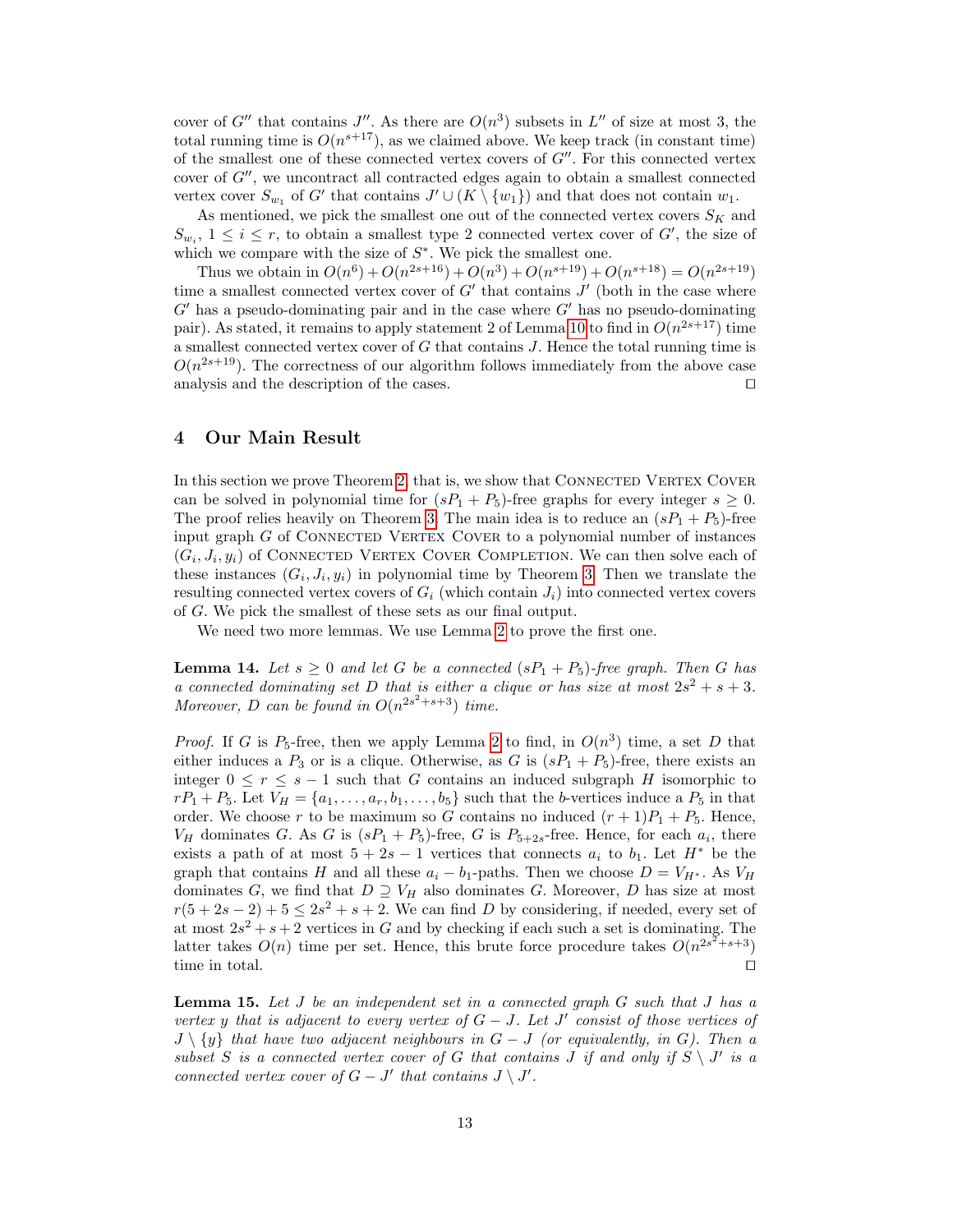*Proof.* Let  $w \in J \setminus \{y\}$  be a vertex in G with two adjacent neighbours a and b in  $G - J$ (or equivalently in  $G$ ). Let S be a subset of G. First suppose that S is a connected vertex cover of G that contains J. Then  $S \ \{w\}$  is a vertex cover of  $G-w$  that contains  $J \setminus \{w\}$ . As  $y \in J$  and  $y \neq w$ , we find that  $S \setminus \{w\}$  contains y. Then every vertex of  $S\setminus\{w\}$  that belongs to  $G-J$  is adjacent to y in  $G[S\setminus\{w\}]$ . Moreover, as S is connected and J is independent, every vertex of  $J \setminus \{w\}$  must be adjacent in  $G[S \setminus \{y\}]$  to a vertex of  $G - J$ . Hence,  $S \setminus \{w\}$  is connected in  $G - w$ .

Now suppose that  $S\backslash \{w\}$  is a connected vertex cover of  $G-w$  that contains  $J\backslash \{w\}$ . Then S is a vertex cover of G that contains J. As  $y \in J$ , we find that S contains y. As ab is an edge,  $S$  contains at least one of  $a$  and  $b$ . Then  $w$  and  $y$  are connected in  $S$ either due to the edges ya, aw (if a is in S) or due to the edges yb, bw (if a is not in S, as then  $b \in S$ ). Hence S is connected in G.

We now consider the graph  $G - w$  and repeat the arguments above for any vertex in  $J' \setminus \{w\}.$  $\setminus \{w\}.$ 

We are now ready to prove our main result.

**Theorem [2.](#page-2-0) (Restated)** For every  $s \geq 0$ , CONNECTED VERTEX COVER can be solved in  $O(n^{21s^3+26})$  time for  $(sP_1 + P_5)$ -free graphs.

*Proof.* Let G be an  $(sP_1 + P_5)$ -free graph on n vertices for some  $s > 0$ . We may assume without loss of generality that  $G$  is connected. By Lemma [14](#page-13-1) we can first compute in  $O(n^{2s^2+s+3})$  time a connected dominating set D that either has size at most  $2s^2+s+3$ or is a clique. We note that, if  $D$  is a clique, any vertex cover of  $G$  contains all but at most one vertex of D. This leads to a case analysis where we guess the subset  $D^* \subseteq D$ of vertices not in a minimum connected vertex cover of  $G$ . That is, we choose a set of at most one vertex if  $D$  is a clique and a set of at most  $|D|$  vertices otherwise, and eventually look at all such sets. As  $|D| \leq 2s^2 + s + 3$  if D is not a clique, the number of guesses is  $O(n^{2s^2+s+3})$ . For each guess of  $D^*$ , we compute a smallest connected vertex cover  $S_{D^*}$  that contains all vertices of  $D \setminus D^*$  and no vertex of  $D^*$ . Then, in the end, we return one that has minimum size overall.

Let  $D^*$  be a guess. Before we start our case analysis we first prove the following claim.

Claim 1. We may assume, at the expense of an  $O(n^{16s^3+4})$  factor in the running time, that  $D \setminus D^*$  is connected.

We prove Claim 1 as follows. Suppose  $D \backslash D^*$  is not connected. Recall that  $G[D]$  is either a complete graph or has size at most  $2s^2+s+3$ . In the first case,  $G[D\setminus D^*]$  is connected. Hence, the second case applies so D has size at most  $2s^2 + s + 3$ . Let  $v \in D \setminus D^*$ . As G is  $(sP_1 + P_5)$ -free, G is also  $P_{5+2s}$ -free. Hence, for each  $u \in D \setminus (D^* \cup \{v\})$ , any connected vertex cover of G contains a path of at most  $5+2s-1$  vertices that connects u to v. We will guess all these paths from u to v (using only vertices from  $G - D^*$ ) and add their vertices to D. As the number of paths is at most  $2s^2 + s + 2$ , this branching adds an  $O(n^{(5+2s-3)(2s^2+s+2)}) = O(n^{16s^3+4})$  factor to our running time and increases our set  $D$  by at most  $24s^3$  extra vertices. We have proven Claim 1.

#### Case 1.  $D^* = \emptyset$ .

We compute a minimum vertex cover  $S'$  of  $G-D$  in polynomial time by Theorem [1.](#page-2-1) To be more precise, this takes  $O(n^{s+14})$  time by using the same arguments as in the proof of Lemma [7.](#page-8-1) Clearly  $S' \cup D$  is a vertex cover of G. As D is a connected dominating set,  $S' \cup D$  is even a connected vertex cover of G. Let  $S_{\emptyset} = S' \cup D$ . As S' is a minimum vertex cover of  $G - D$ ,  $S_{\emptyset}$  is a smallest connected vertex cover of G that contains all vertices of D. We remember  $S_{\emptyset}$ . Note that  $S_{\emptyset}$  is found in  $O(n^{s+14})$  time.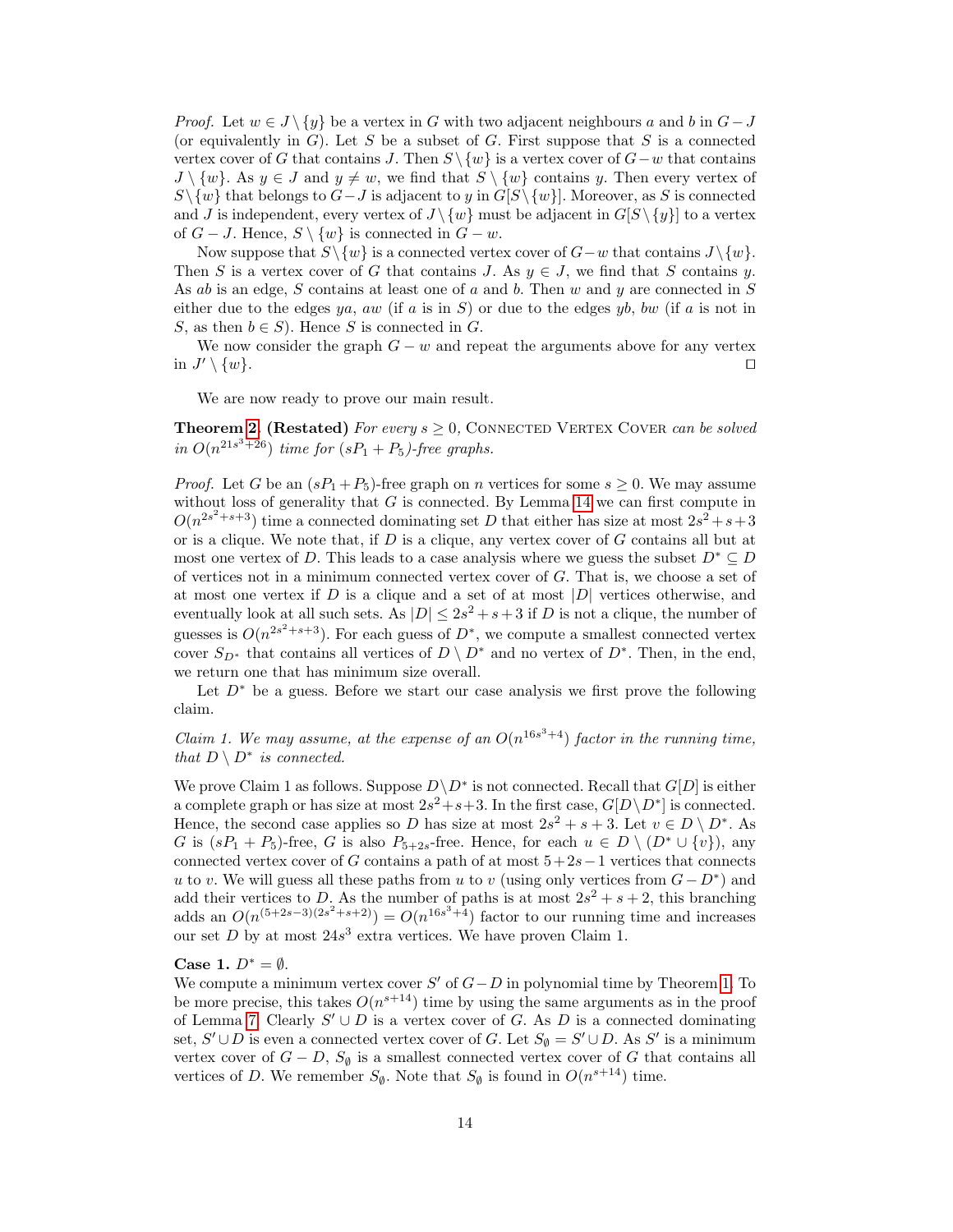**Case 2.**  $1 \leq |D^*| \leq |D|$  (recall that  $|D| \leq 2s^2 + s + 3$ ).

Recall that we are looking for a smallest connected vertex cover of  $G$  that contains every vertex of  $D \setminus D^*$  but does not contain any vertex of  $D^*$ . Hence  $D^*$  must be an independent set and  $G - D^*$  must be connected (if one of these conditions is false, then we stop considering the guess  $D^*$ ). Moreover, a vertex cover that contains no vertex of  $D^*$  must contain all vertices of  $N_G(D^*)$ . Hence we can safely contract not only any edge between two vertices of  $D \backslash D^*$ , but also any edge between two vertices in  $N_G(D^*)$ or between a vertex of  $D \setminus D^*$  and a vertex in  $N_G(D^*)$ . We perform edge contractions recursively and as long as possible while remembering all the edges that we contract. This takes  $O(n)$  time. Let  $G^*$  be the resulting graph.

Note that the set  $D^*$  still exists in  $G^*$ , as we did not contract any edges with an endpoint in  $D^*$ . By Claim 1, the set  $D \setminus D^*$  in G corresponds to exactly one vertex of  $G^*$ . We denote this vertex by y. We observe the following equivalence, which is obtained after uncontracting all the contracted edges.

Claim 2. Every smallest connected vertex cover of  $G^*$  that contains y and that does not contain any vertex of  $D^*$  corresponds to a smallest connected vertex cover of  $G$  that contains  $D \setminus D^*$  and that does not contain any vertex of  $D^*$ , and vice versa.

As we obtained  $G^*$  in  $O(n)$  time, and we can uncontract all contracted edges in  $O(n)$ time as well, Claim 2 tells us that we may consider  $G^*$  instead of G. As G is connected and  $(sP_1 + P_5)$ -free,  $G^*$  is connected and  $(sP_1 + P_5)$ -free as well by Lemma [1.](#page-4-0)

We write  $J^* = N_{G^*}(D^*)$  and note that y belongs to  $J^*$  as D is connected in G. We now consider the graph  $G^* - D^*$ . As  $G - D^*$  is connected,  $G^* - D^*$  is connected. By Claim 2, our new goal is to find a smallest connected vertex cover of  $G^* - D^*$  that contains  $J^*$ . By our procedure,  $J^*$  is an independent set of  $G^* - D^*$ . As D dominates G, we find that  $D \setminus D^*$  dominates every vertex of  $G - D^*$  that is not adjacent to a vertex of  $D^*$ . Hence the vertex y, to which the vertices of  $D \setminus D^*$  have been contracted, is adjacent to every vertex of  $(G^* - D^*) - J^*$  in the graph  $G^* - D^*$ .

Let  $J \subseteq J^*$  consist of y and those vertices in  $J^*$  whose neighbourhood in  $G^* - D^*$  is an independent set. As y is adjacent to every vertex of  $(G^* - D^*) - J^*$  in  $G^* - D^*$ , and we can remember the set  $J^* \setminus J$ , we can apply Lemma [15](#page-13-2) and remove  $J^* \setminus J$ . That is, it suffices to find a smallest connected vertex cover of the graph  $G' = (G^* - D^*) - (J^* \setminus J)$ that contains J.

As  $J^*$  is an independent set of  $G^* - D^*$ , we find that  $J$  is an independent set of  $G'$ . By definition,  $y \in J$ . As y is adjacent to every vertex of  $(G^* - D^*) - J^*$  in  $G^* - D^*$ , we find that y is adjacent to every vertex in  $G' - J$ . By definition, the neighbours of each vertex in  $J \setminus \{y\}$  form an independent set in  $G' - J$ . Hence the triple  $(G', J, y)$  is cover-complete. This means that we can apply Theorem [3](#page-11-2) to find in  $O(n^{2s+19})$  time a smallest connected vertex cover  $S'$  of  $G'$  that contains  $J$ .

We translate  $S'$  in constant time into a smallest connected vertex cover  $S^*$  of  $G^*$  –  $D^*$ that contains  $J^*$  by adding  $J^* \setminus J$  to  $S'$ . We translate  $S^*$  in  $O(n)$  time into a smallest connected vertex cover  $S_{D^*}$  of G that contains no vertex of  $D^*$  by uncontracting any contracted edges. It takes  $O(n^{2s+19})$  time to find  $S_{D^*}$ .

As mentioned, in the end we pick a smallest set of the sets  $S_{D^*}$ . This set is then a minimum connected vertex cover of G. As there are  $O(n^{2s^2+s+3} \cdot n^{16s^3+4})$  of such sets, each of which is found in  $O(n^{2s+19})$  time, the total running time is  $O(n^{21s^3+26})$ . The correctness of our algorithm follows immediately from the above case analysis and the description of the cases.  $\Box$ 

Note that the algorithm in Theorem [2](#page-2-0) not only solves the decision problem, but also finds a minimum connected vertex cover of a given  $(sP_1 + P_5)$ -free graph.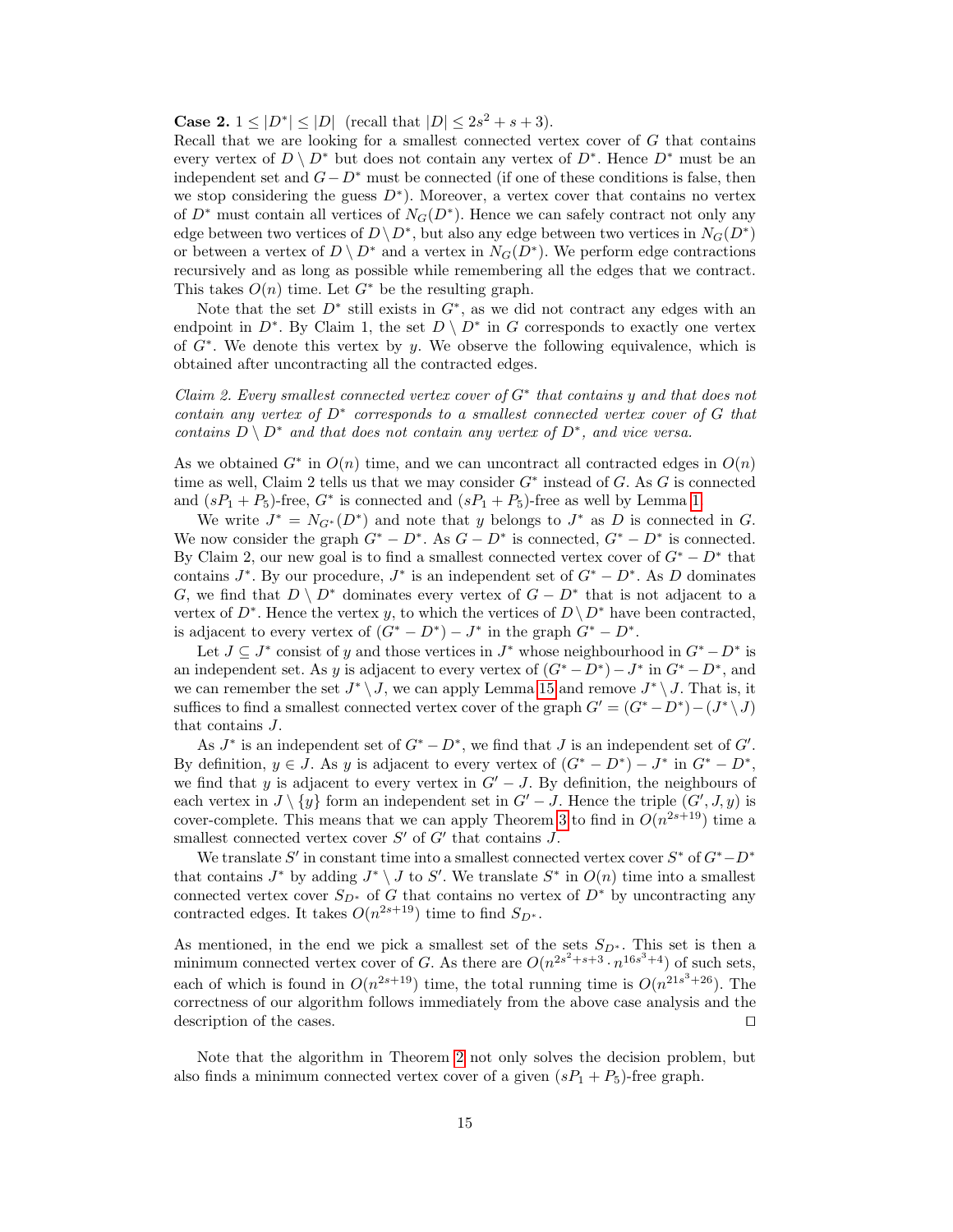### <span id="page-16-0"></span>5 Weighted Connected Vertex Cover

Let  $G = (V, E)$  be a vertex-weighted graph, that is, each vertex v of G has an associated non-negative weight  $w_v$ . The *weight* of a subset  $S \subset V$  is defined as  $w(S) = \sum_{v \in S} w_v$ . A vertex cover S of G is a minimum weight vertex cover if G has no vertex cover  $S'$ with  $w(S') < w(S)$ . The WEIGHTED VERTEX COVER problem is to find a minimum weight vertex cover of a vertex-weighed graph  $G$ . As mentioned, Theorem [1](#page-2-1) can be generalized to hold for Weighted Vertex Cover [\[18\]](#page-18-12). As we use Theorem [1](#page-2-1) to prove Theorem [2,](#page-2-0) this allows us to solve the following more general problem in polynomial time for  $(sP_1 + P_5)$ -free graphs  $(s \geq 0)$ ; note that we formulate this generalization as an optimization problem.

Weighed Connected Vertex Cover Instance: a graph  $G$ , an integer k and a non-negative vertex weight function w. Goal: find a minimum weight connected vertex cover of G.

In order to prove this result we first need to generalize the CONNECTED VERTEX COVER COMPLETION problem.

| WEIGHTED CONNECTED VERTEX COVER COMPLETION                                               |  |
|------------------------------------------------------------------------------------------|--|
| <i>Instance:</i> a cover-complete triple $(G, J, y)$ , where G has a non-negative vertex |  |
| weight function $w$ .                                                                    |  |
| <i>Goal:</i> find a minimum weight connected vertex cover S of G that con-               |  |
| tains J.                                                                                 |  |

<span id="page-16-1"></span>We first prove the following theorem.

**Theorem 4.** For every  $s \geq 0$ , WEIGHTED CONNECTED VERTEX COVER COMPLE-TION can be solved in polynomial time for cover-complete triples  $(G, J, y)$ , where G is an  $(sP_1 + P_5)$ -free graph with a non-negative vertex weight function w.

Proof. We can follow the same approach as in the proof of Theorem [3.](#page-11-2) We first note that Lemma [1](#page-4-0) is a structural lemma unrelated to the vertex weight function  $w$ . Lemma [2](#page-4-1) was not needed for the proof of Theorem [3](#page-11-2) and we do not need it here either. For Lemma [3,](#page-5-2) we do not have to adjust statements 1 and 2 and only have to replace statement 3 by its weighted version. In order to do so, we define the weight of the new vertex  $y_w$ , obtained from set-contracting via a vertex  $w$ , as the sum of the weights of all the vertices in  $J_w \cup \{w\}$ . We can then use the same arguments. Lemmas [4–](#page-6-0)[6](#page-7-2) are structural lemmas that are unrelated to the vertex weight function  $w$ , so we can still use them. We need to replace Lemma [7](#page-8-1) by its weighted version. We can then use the same arguments; in particular, as we may replace Theorem [1](#page-2-1) by its weighted version [\[18\]](#page-18-12). We can also replace Lemma [8](#page-8-0) by its weighted version: its proof uses brute force searching, and instead of remembering and updating the smallest size of a connected vertex cover, we keep track of the smallest weight. Lemma [9](#page-9-0) still holds in our setting as well. That is, after replacing condition 3 by its weighted version, we can still use the same arguments (modified for weights of sets instead of their sizes). The same holds for Lemma [10](#page-10-1) (we need to replace property 2). Lemmas [11](#page-10-0) and [12](#page-11-0) are structural lemmas unrelated to the vertex weight function  $w$ , so we can still use them. Lemma [13](#page-11-1) is algorithmic, but as this lemma is not related to vertex weight functions we can still use it. That is, any clique  $K \subseteq L$  with  $N_G(K) \cap J = J$  found by Lemma [13](#page-11-1) suffices, as every (connected) vertex cover must use all but at most one vertices of a clique. Hence, for proving Theorem [4](#page-16-1) we can use the same arguments as in the proof of Theorem [3;](#page-11-2) in particular the claim inside the proof of Theorem [3](#page-11-2) is still valid and instead of remembering the smallest size of the vertex covers found by the algortihm so far, we remember the smallest weight.  $\square$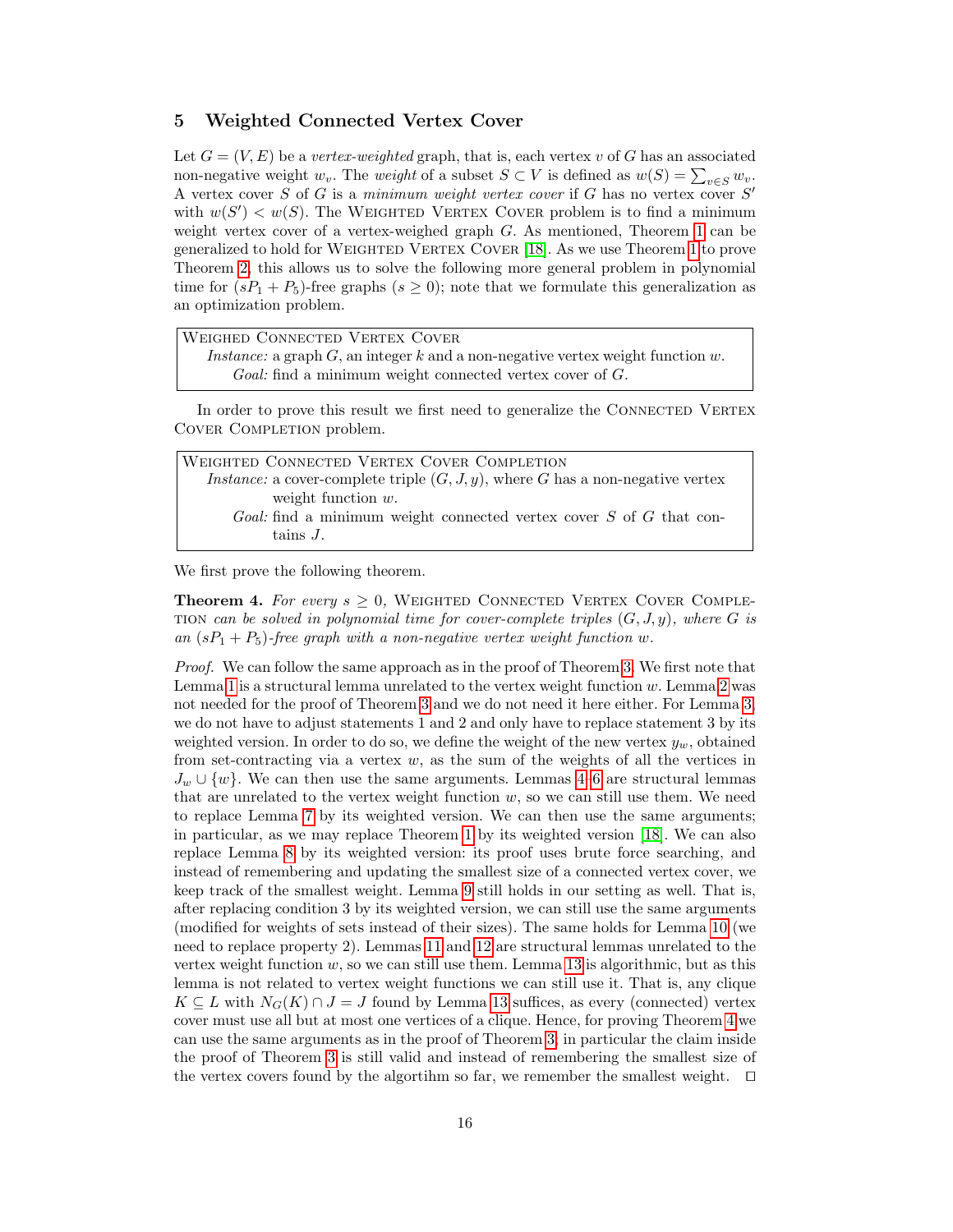We are now ready to show the following result.

**Theorem 5.** For every  $s \geq 0$ , WEIGHTED CONNECTED VERTEX COVER can be solved in polynomial time for  $(sP_1 + P_5)$ -free vertex-weighted graphs.

*Proof.* Let  $s \geq 0$ , and let G be an  $(sP_1 + P_5)$ -free graph with a non-negative vertex weight function  $w$ . We first recall that Lemma [1](#page-4-0) is unrelated to the vertex weight function  $w$ . The same holds for Lemma [2.](#page-4-1) Hence we may still use both lemmas. In particular this implies that Lemma [14](#page-13-1) still holds. Lemma [15](#page-13-2) is a structural lemma that is unrelated to the vertex weight function  $w$ , so we can safely use it. By these observations and Theorem [4,](#page-16-1) we can now follow the same arguments as used in the proof of Theorem [2.](#page-2-0) This proof is based on brute force searching. The only thing we need to do is to remember the smallest weight of the vertex covers found during the execution of the algorithm instead of their sizes.  $\Box$ 

### 6 Conclusions

We proved that (WEIGHTED) CONNECTED VERTEX COVER is polynomial-time solvable for  $(sP_1 + P_5)$ -free graphs for every integer  $s \geq 0$ . We finish our paper by posing the following two open problems.

- 1. What is the complexity of CONNECTED VERTEX COVER for  $P_6$ -free graphs?
- 2. Does there exist an integer  $r$  such that CONNECTED VERTEX COVER is NPcomplete for  $P_r$ -free graphs?

For Question 1, it might be easier to consider first the class of  $(P_2+P_3)$ -free graphs, for which we do not know the complexity of CONNECTED VERTEX COVER either. For Question 2, we need a better understanding of  $P_r$ -free graphs. The CONNECTED VERTEX Cover problem belongs to a range of problems which we only know to be polynomialtime solvable on  $P_r$ -free graphs up to some value of r. These problems include VERTEX Cover, Feedback Vertex Set, Connected Feedback Vertex Set, Independent Feedback Vertex Set, Odd Cycle Transversal, Connected Odd Cycle Transversal, Independent Odd Cycle Transversal, 3-Colouring and (DOMINATING) INDUCED MATCHING, see [\[5,](#page-17-4)[17\]](#page-18-25) for further details. Even our understanding of bipartite  $P<sub>r</sub>$ -free graphs is limited. For instance, we only know that Hy-PERGRAPH 2-COLOURABILITY is polynomial-time solvable on  $P_7$ -free incidence graphs (which are bipartite) [\[8\]](#page-18-24).

Acknowledgements. We thank an anonymous reviewer of the conference version of our paper for helpful comments.

#### References

- <span id="page-17-0"></span>1. V. E. Alekseev, Polynomial algorithm for finding the largest independent sets in graphs without forks, Discrete Applied Mathematics 135 (2004) 3–16.
- <span id="page-17-2"></span>2. G. Bacsó and Zs. Tuza, Dominating cliques in  $P_5$ -free graphs, Periodica Mathematica Hungarica 21(1990) 303–308.
- <span id="page-17-3"></span>3. V. Balachandhran, P. Nagavamsi, C. Pandu Rangan, Clique transversal and clique independence on comparability graphs, Information Processing Letters 58 (1996) 181–184.
- <span id="page-17-1"></span>4. E. Balas and C. S. Yu, On graphs with polynomially solvable maximum-weight clique problem, Networks 19 (1989) 247–253.
- <span id="page-17-4"></span>5. M. Bonamy, K.K. Dabrowski, C. Feghali, M. Johnson and D. Paulusma, Independent feedback vertex set for  $P_5$ -free graphs, Algorithmica 81 (2019) 1342–1369.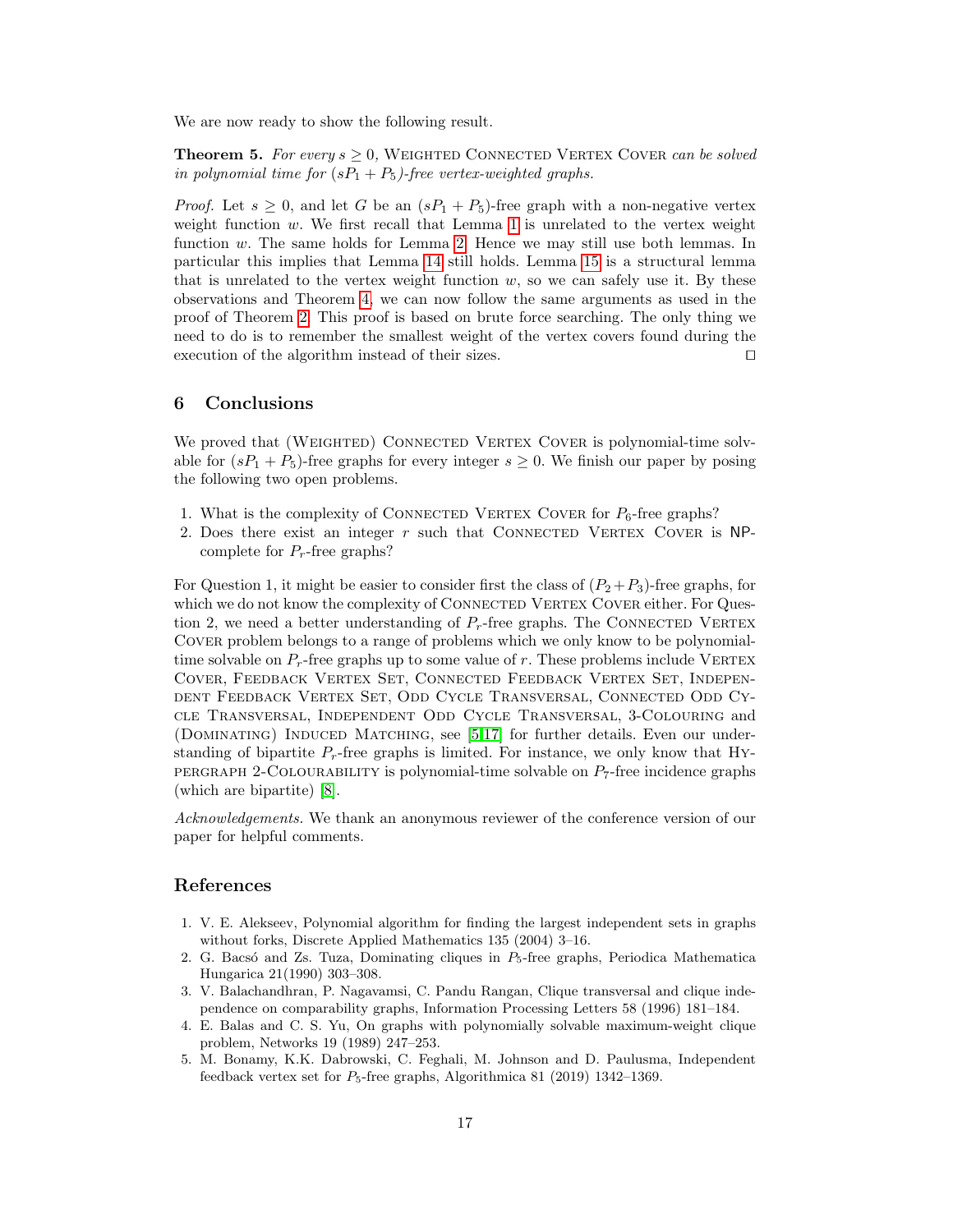- <span id="page-18-10"></span>6. A. Brandstädt and R. Mosca, Maximum weight independent set for  $\ell$ claw-free graphs in polynomial time, Discrete Applied Mathematics 237 (2018) 57–64.
- <span id="page-18-14"></span>7. E. Camby, J. Cardinal, S. Fiorini and O. Schaudt, The price of connectivity for vertex cover, Discrete Mathematics & Theoretical Computer Science 16 (2014) 207–224.
- <span id="page-18-24"></span>8. E. Camby and O. Schaudt, A new characterization of  $P_k$ -free graphs, Algorithmica 75 (2016), 205–217.
- <span id="page-18-15"></span>9. J. Cardinal and E. Levy, Connected vertex covers in dense graphs, Theoretical Computer Science 411 (2010) 2581–2590.
- <span id="page-18-7"></span>10. N. Chiarelli, T.R. Hartinger, M. Johnson, M. Milanic and D. Paulusma, Minimum connected transversals in graphs: new hardness results and tractable cases using the price of connectivity, Theoretical Computer Science 705 (2018) 75–83.
- <span id="page-18-19"></span>11. J.-F. Couturier, P.A. Golovach, D. Kratsch and D. Paulusma, List Coloring in the Absence of a Linear Forest, Algorithmica 71 (2015) 21–35.
- <span id="page-18-4"></span>12. B. Escoffier, L. Gourvès and J. Monnot, Complexity and approximation results for the connected vertex cover problem in graphs and hypergraphs, Theoretical Computer Science 8 (2010) 36–49.
- <span id="page-18-1"></span>13. H. Fernau and D. Manlove, Vertex and edge covers with clustering properties: complexity and algorithms, Journal of Discrete Algorithms 7 (2009) 149–167.
- <span id="page-18-0"></span>14. M.R. Garey, D.S. Johnson, The rectilinear Steiner tree problem is NP-complete, SIAM Journal on Applied Mathematics 32 (1977) 826–834.
- <span id="page-18-5"></span>15. F. Gavril, The intersection graphs of subtrees in trees are exactly the chordal graphs, Journal of Combinatorial Theory, Series B 16 (1974) 47–56.
- <span id="page-18-23"></span>16. P. A. Golovach and P. Heggernes, Choosability of  $P_5$ -free graphs, Proc. MFCS 2009, Lecture Notes in Computer Science 5734 (2009) 382–391.
- <span id="page-18-25"></span>17. P.A. Golovach, M. Johnson, D. Paulusma and J. Song, A survey on the computational complexity of colouring graphs with forbidden subgraphs, Journal of Graph Theory 84 (2017) 331–363.
- <span id="page-18-12"></span>18. A. Grzesik, T. Klimošová, M. Pilipczuk, and M. Pilipczuk, Polynomial-time algorithm for maximum weight independent set on  $P_6$ -free graphs, Proc. SODA 2019, 1257–1271.
- <span id="page-18-20"></span>19. V. Guruswami and C. Pandu Rangan, Algorithmic aspects of clique-transversal and cliqueindependent sets, Discrete Applied Mathematics 100 (2000) 183–202.
- <span id="page-18-16"></span>20. T.R. Hartinger, M. Johnson, M. Milanic and D. Paulusma, The price of connectivity for transversals, European Journal of Combinatorics 58 (2016) 203–224.
- <span id="page-18-18"></span>21. C. T. Hoàng, M. Kamiński, V. V. Lozin, J. Sawada, and X. Shu, Deciding  $k$ -colorability of  $P_5$ -free graphs in polynomial time, Algorithmica 57 (2010) 74–81.
- <span id="page-18-21"></span>22. P. van 't Hof, D. Paulusma and G.J. Woeginger, Partitioning graphs in connected parts, Theoretical Computer Science 410 (2009) 4834–4843.
- <span id="page-18-6"></span>23. M. Johnson, G. Paesani and D. Paulusma, Connected vertex cover for  $(sP_1 + P_5)$ -free graphs, Proc. WG 2018, Lecture Notes in Computer Science 11159 (2018) 279–291.
- <span id="page-18-22"></span>24. W. Kern and D. Paulusma, Contracting to a longest path in H-free graphs, Manuscript, arXiv:1810.01542.
- <span id="page-18-17"></span>25. D. Král', J. Kratochvíl, Zs. Tuza, and G. J. Woeginger, Complexity of coloring graphs without forbidden induced subgraphs, Proc. WG 2001, Lecture Notes in Computer Science 2204 (2001) 254–262.
- <span id="page-18-3"></span>26. Y. Li, Z. Yang and W. Wang, Complexity and algorithms for the connected vertex cover problem in 4-regular graphs, Applied Mathematics and Computation 301 (2017) 107–114.
- <span id="page-18-11"></span>27. D. Lokshtanov, M. Vatshelle, and Y. Villanger, Independent set in  $P_5$ -free graphs in polynomial time, Proc. SODA 2014, pages 570–581.
- <span id="page-18-9"></span>28. G.J. Minty, On maximal independent sets of vertices in claw-free graphs, Journal of Combinatorial Theory, Series B 28 (1980) 284–304.
- <span id="page-18-13"></span>29. R. Mosca, Stable sets for  $(P_6, K_{2,3})$ -free graphs, Discussiones Mathematicae Graph Theory 32 (2012) 387–401.
- <span id="page-18-2"></span>30. A. Munaro, Boundary classes for graph problems involving non-local properties, Theoretical Computer Science 692 (2017) 46–71.
- <span id="page-18-8"></span>31. S. Poljak, A note on stable sets and colorings of graphs, Commentationes Mathematicae Universitatis Carolinae. 15 (1974) 307–309.